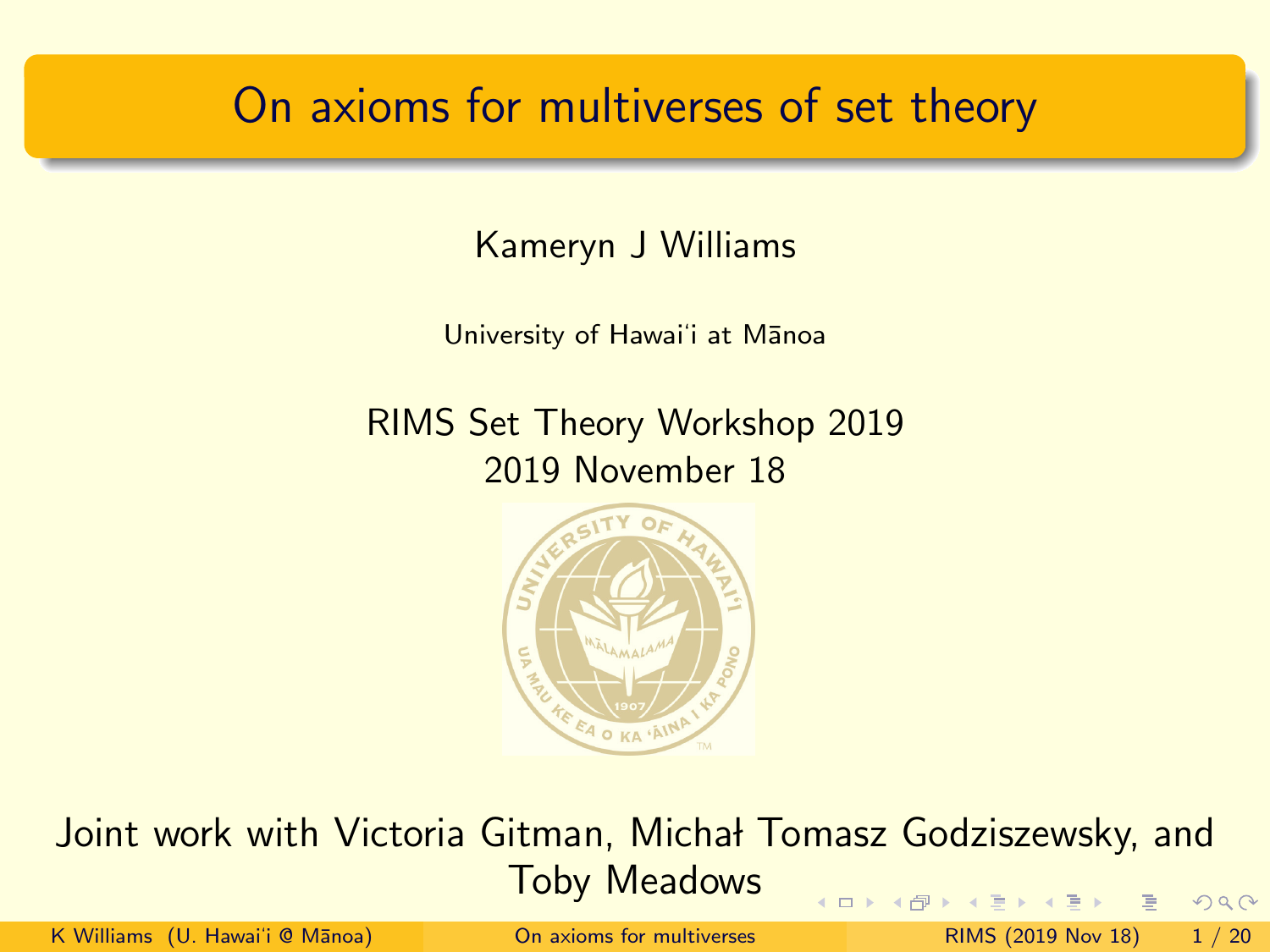# <span id="page-1-0"></span>Set-theoretic multiverses

Set theorists have studied many different multiverses.

- The generic multiverse of a model of set theory.
- S. Friedman's hyperverse of countable transitive models.
- Zermelo's upwardly dynamic conception of set can be seen as a multiverse with worlds  $V_{\kappa}$  for inaccessible  $\kappa$ .

 $\equiv$   $\cap$  a  $\sim$ 

ヨメ イヨメ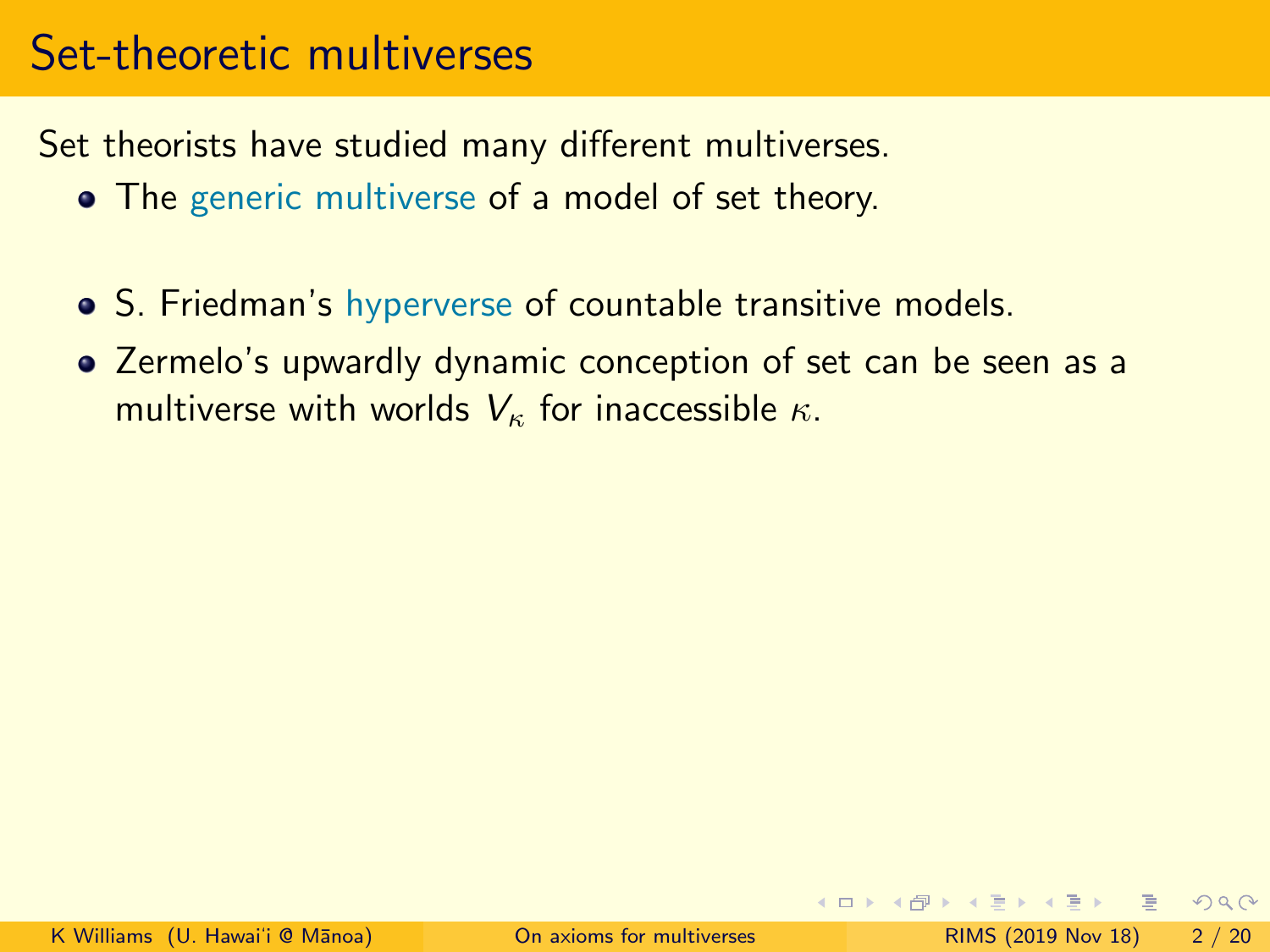# <span id="page-2-0"></span>Set-theoretic multiverses

Set theorists have studied many different multiverses.

- The generic multiverse of a model of set theory.
	- Set-theoretic geology takes a downward look at this multiverse.
- S. Friedman's hyperverse of countable transitive models.
- Zermelo's upwardly dynamic conception of set can be seen as a multiverse with worlds  $V_{\kappa}$  for inaccessible  $\kappa$ .

Some perspectives: Order-theoretic (Mostowski), modal logic (Hamkins and others), philosophy of math (Friedman, Woodin, and others).

KEL KALE KEL KEL KAR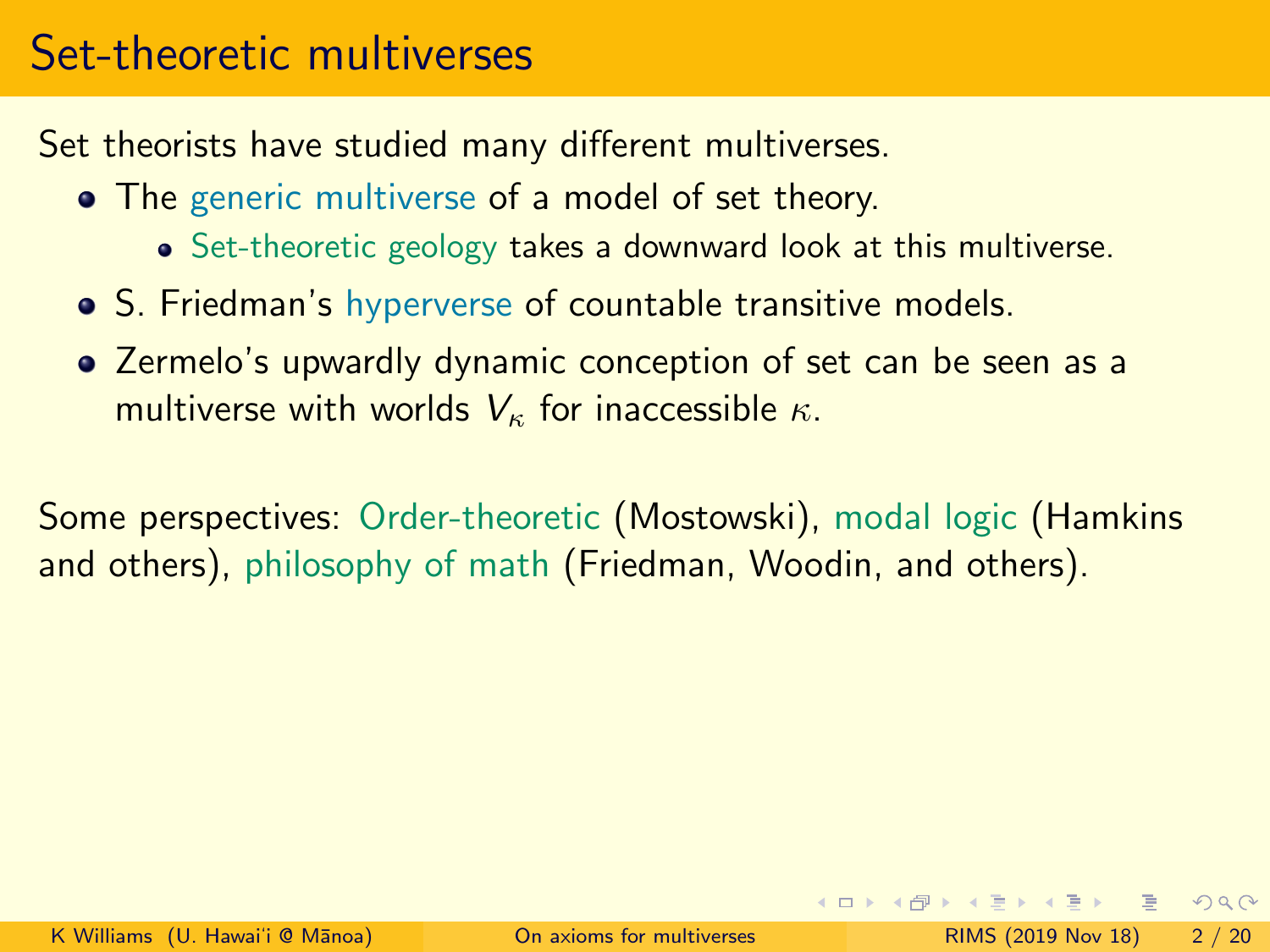# Set-theoretic multiverses

Set theorists have studied many different multiverses.

- The generic multiverse of a model of set theory.
	- Set-theoretic geology takes a downward look at this multiverse.
- S. Friedman's hyperverse of countable transitive models.
- Zermelo's upwardly dynamic conception of set can be seen as a multiverse with worlds  $V_{\kappa}$  for inaccessible  $\kappa$ .

Some perspectives: Order-theoretic (Mostowski), modal logic (Hamkins and others), philosophy of math (Friedman, Woodin, and others).

One perspective: The axiomatic approach. Write down axioms which a multiverse can satisfy.

- Philosophy: What axioms are true of the real multiverse of sets?
- Mathematics: Given a toy multiverse—a collection of set-sized models of set theory—what axioms are tru[e o](#page-2-0)f [i](#page-4-0)[t?](#page-0-0) - 로

K Williams (U. Hawai'i @ Mānoa) **[On axioms for multiverses](#page-0-0)** RIMS (2019 Nov 18) 2 / 20

 $2990$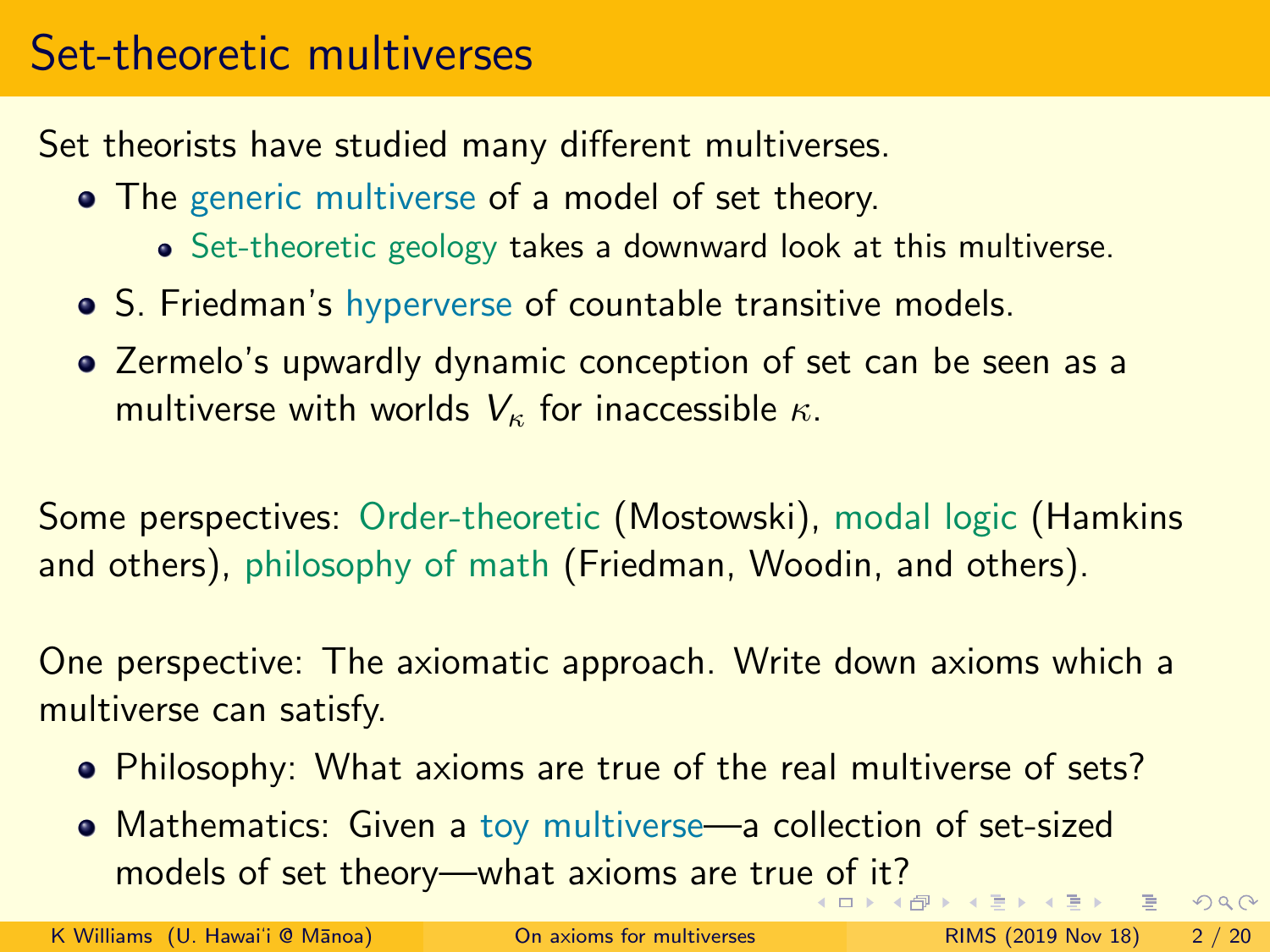### <span id="page-4-0"></span>Multiverse axioms

Hamkins introduced a series of axioms which describe his view of what the set-theoretic multiverse looks like.

- Realizability If M is a world and N is a set- or class-sized model of ZFC in M, then N is a world.
- Closure Under Forcing If M is a world and  $\mathbb P$  is a poset in M then the multiverse contains a forcing extension of M by  $\mathbb{P}$ .
- Countability Every world M is an element of a larger world which thinks M is countable.

#### Remark

Under suitable consistency assumptions: The collection of countable transitive models of ZFC form a multiverse satisfying Standard Realizability, Closure Under Forcing, and Countability; and The collection of countable models of ZFC form a multiverse satisfying Realizability, Closure Under Forcing, and Countability.

 $\equiv$ 

 $2990$ 

 $\left\{ \begin{array}{ccc} 1 & 0 & 0 \\ 0 & 1 & 0 \end{array} \right.$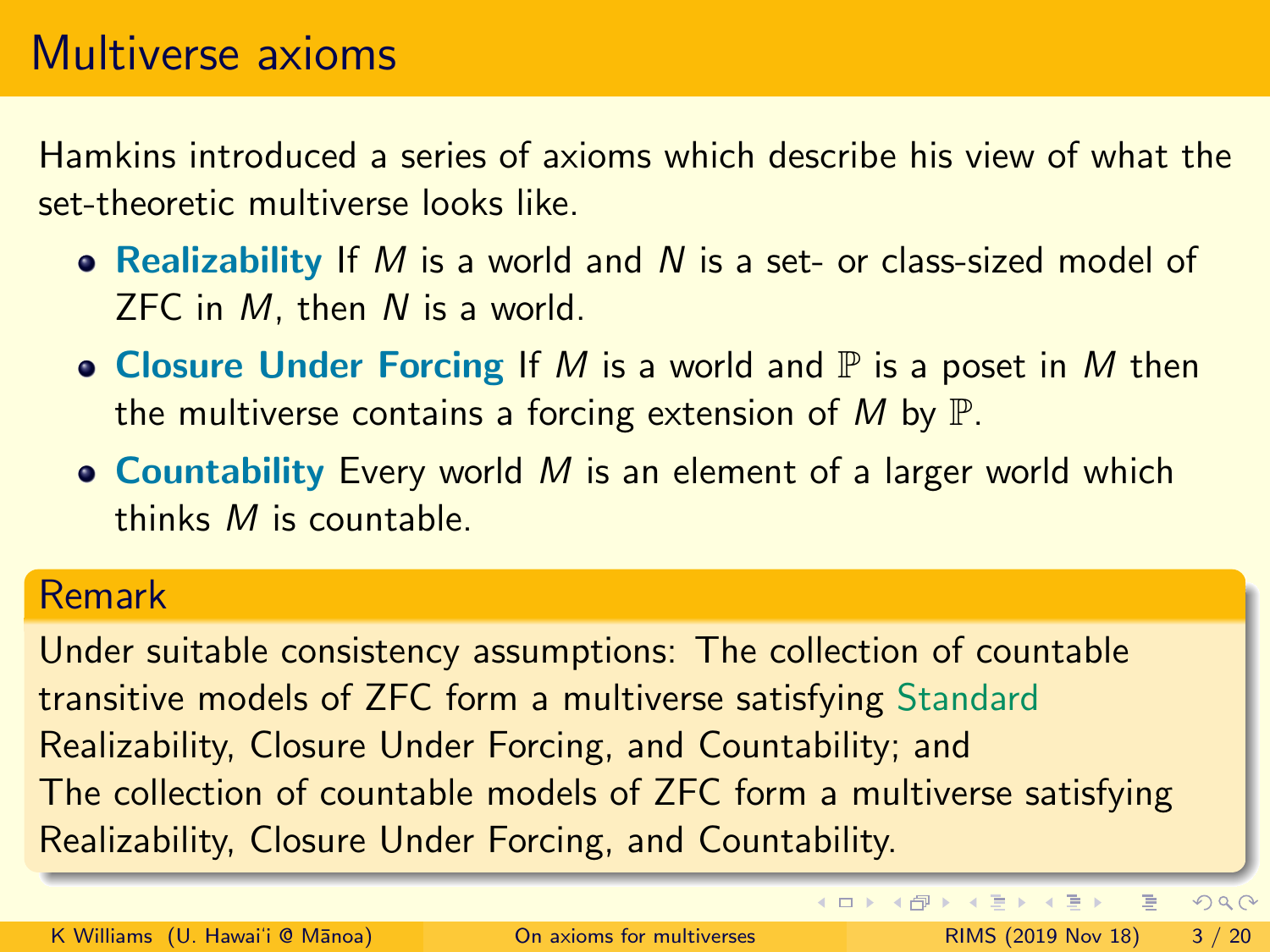The most provocative of Hamkins's multiverse axioms is his well-foundedness mirage axiom.

• Well-Foundedness Mirage If  $M$  is a world there is another world  $N$ with  $M \in N$  and  $N \models M$  is  $\omega$ -nonstandard. That is, N sees an embedding of  $\omega^\mathcal{M}$  onto a strict initial segment of  $\omega^\mathcal{N}.$ 

WFM has profound consequences for the structure of the multiverse, more so than Hamkins's other axioms. It forces every world to be  $\omega$ -nonstandard, and more.

**KOD KAD KED KED E VOOR**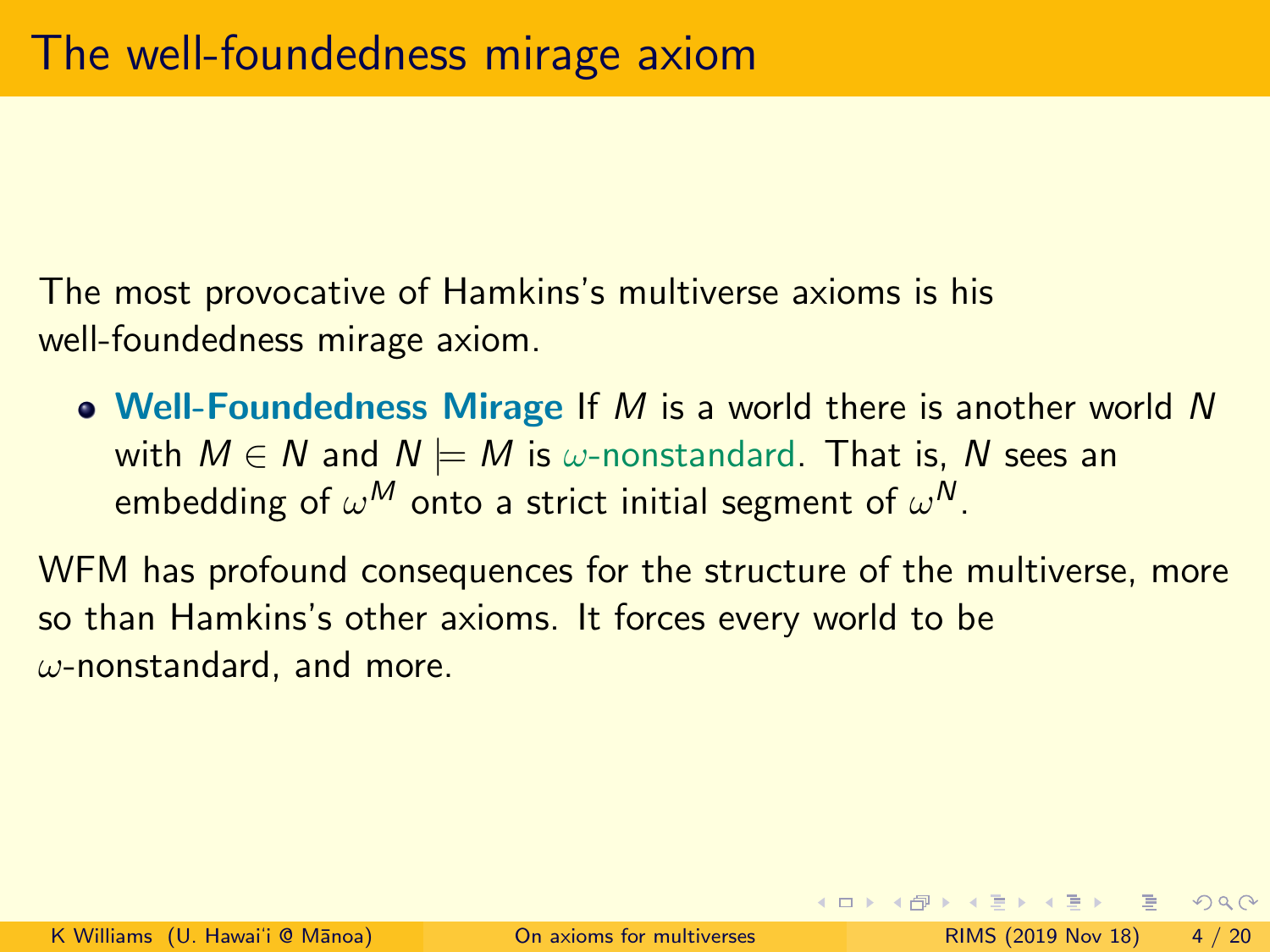### Definition

A structure is recursively saturated if it realizes every finitely consistent computable type.

Recursive saturation is an important concept in the model theory of nonstandard models.

- Every theory with an infinite model has a countable recursively saturated model.
- Every recursively saturated model of set theory is  $\omega$ -nonstandard.
- The definable ordinals in a recursively saturated model of set theory are bounded.
- **E** Every model of set theory living inside an  $\omega$ -nonstandard model of set theory is recursively saturated.

Thus, if a toy multiverse satisfies Hamkins's WFM axiom then every world in the multiverse must be recursively saturated. **←ロト ← イロト**  $QQ$ 

K Williams (U. Hawai'i @ Mānoa) **[On axioms for multiverses](#page-0-0)** RIMS (2019 Nov 18) 5 / 20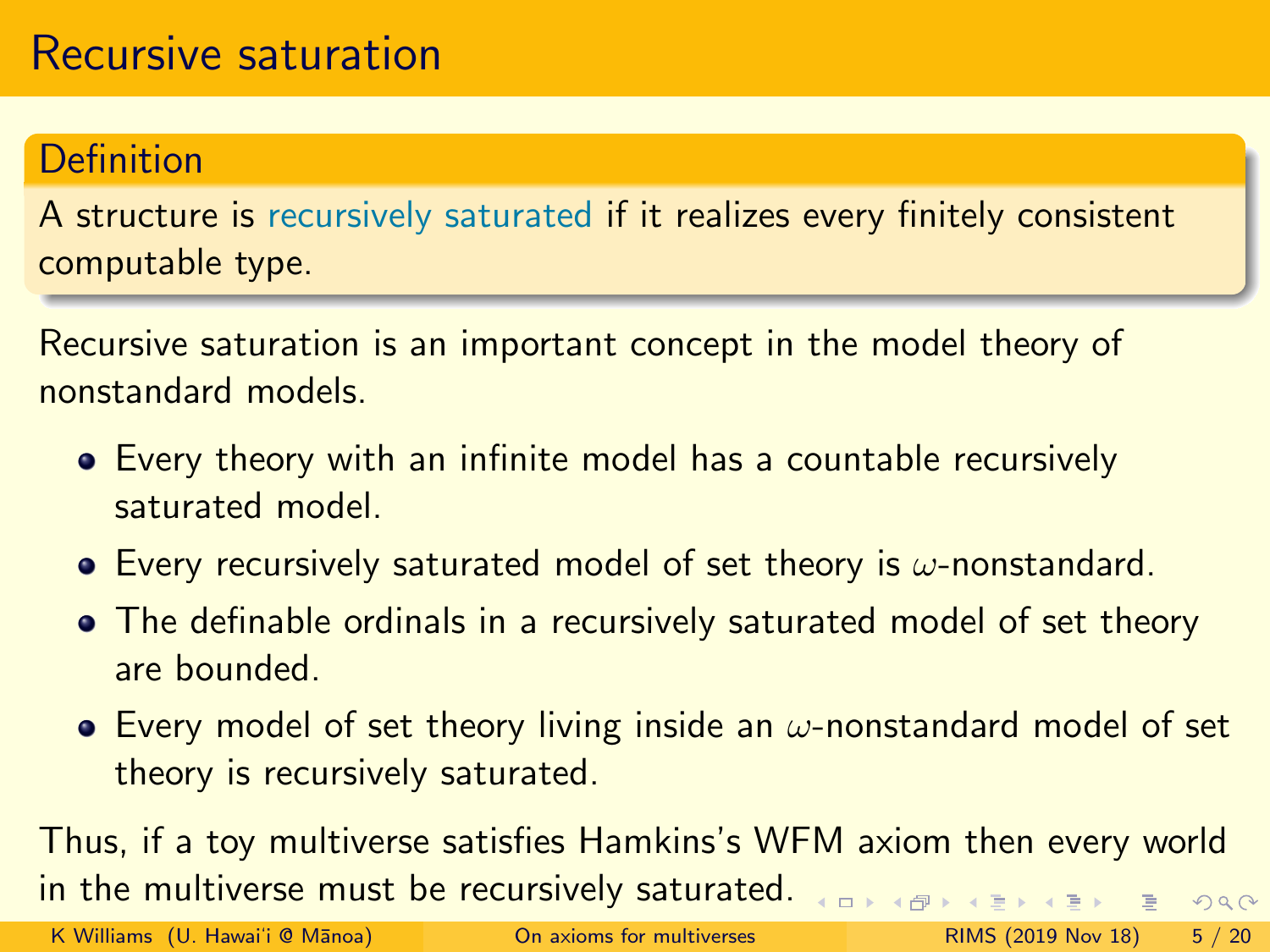### Theorem (Gitman–Hamkins (2010))

The collection of countable, recursively saturated models of set theory form a multiverse satisfying Realizability, Closure Under Forcing, Countability, and Well-Foundedness Mirage.

 $2Q$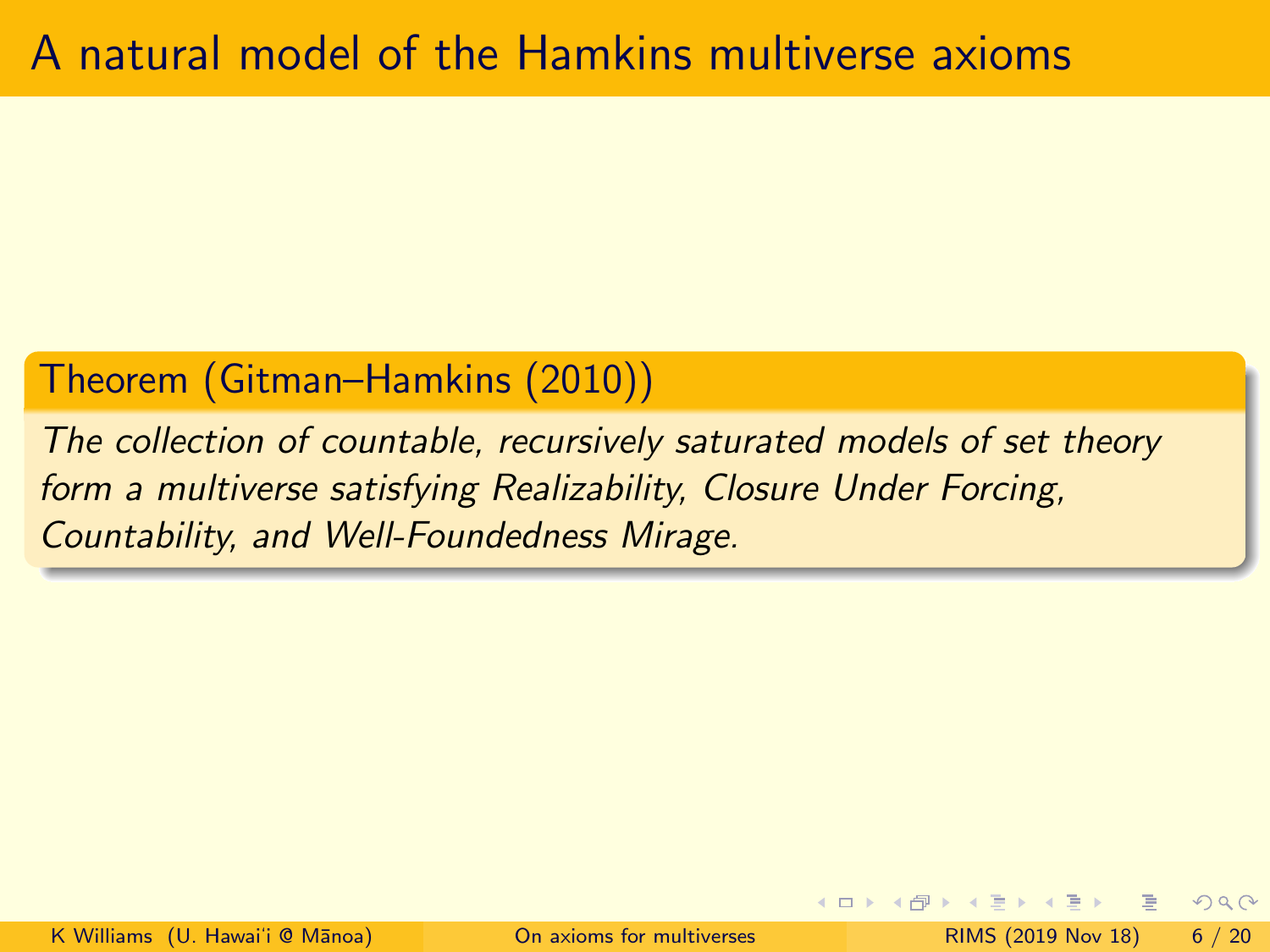#### **Question**

Can the Well-Foundedness Mirage axiom be weakened to allow for multiverses with worlds which are not recursively saturated?

目

 $QQ$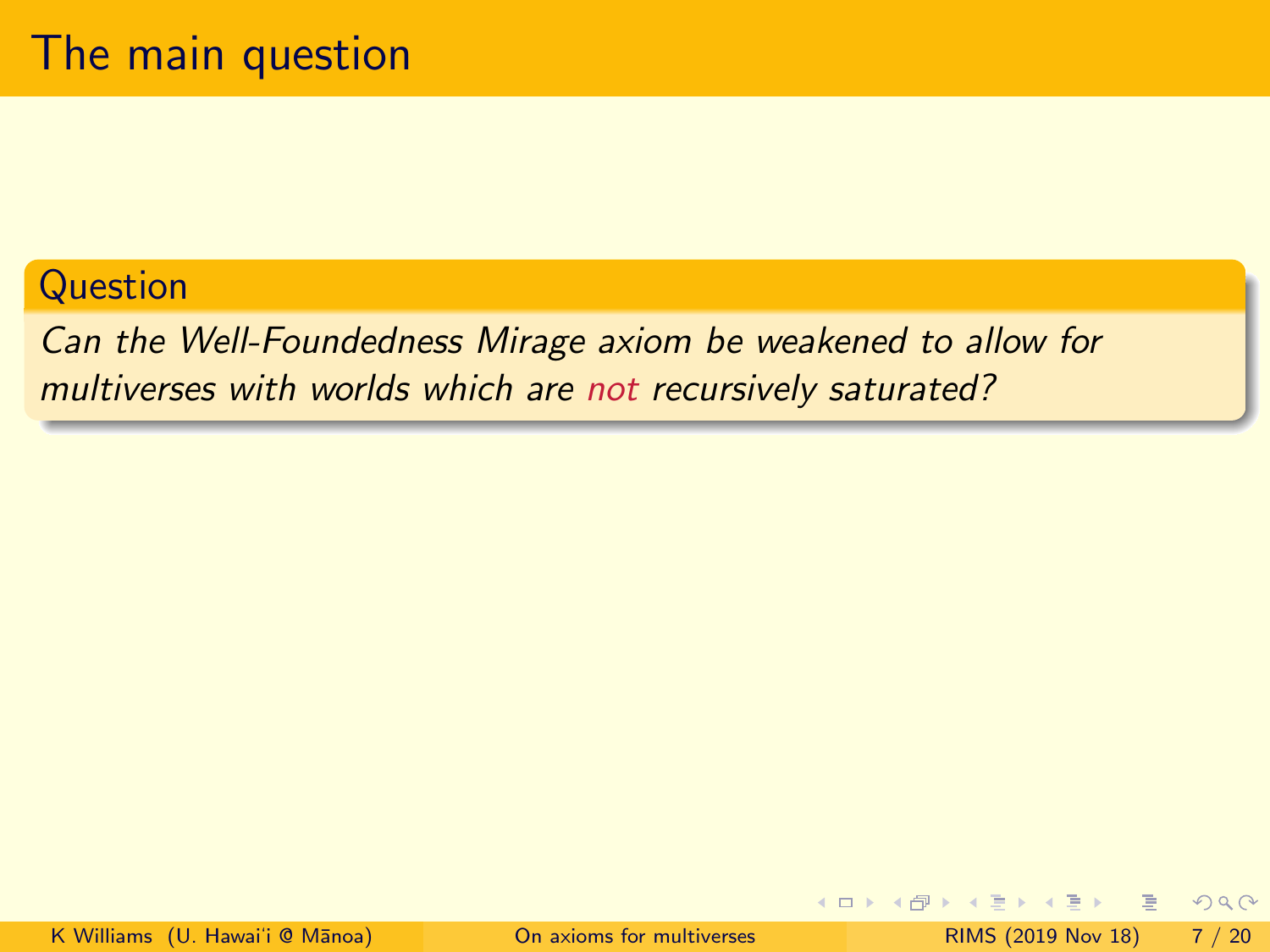#### **Question**

Can the Well-Foundedness Mirage axiom be weakened to allow for multiverses with worlds which are not recursively saturated?

#### Yes.

#### Gitman, Godziszewsky, Meadows, and I consider two possible weakenings.

K Williams (U. Hawai'i @ Mānoa) **[On axioms for multiverses](#page-0-0)** RIMS (2019 Nov 18) 7 / 20

 $QQ$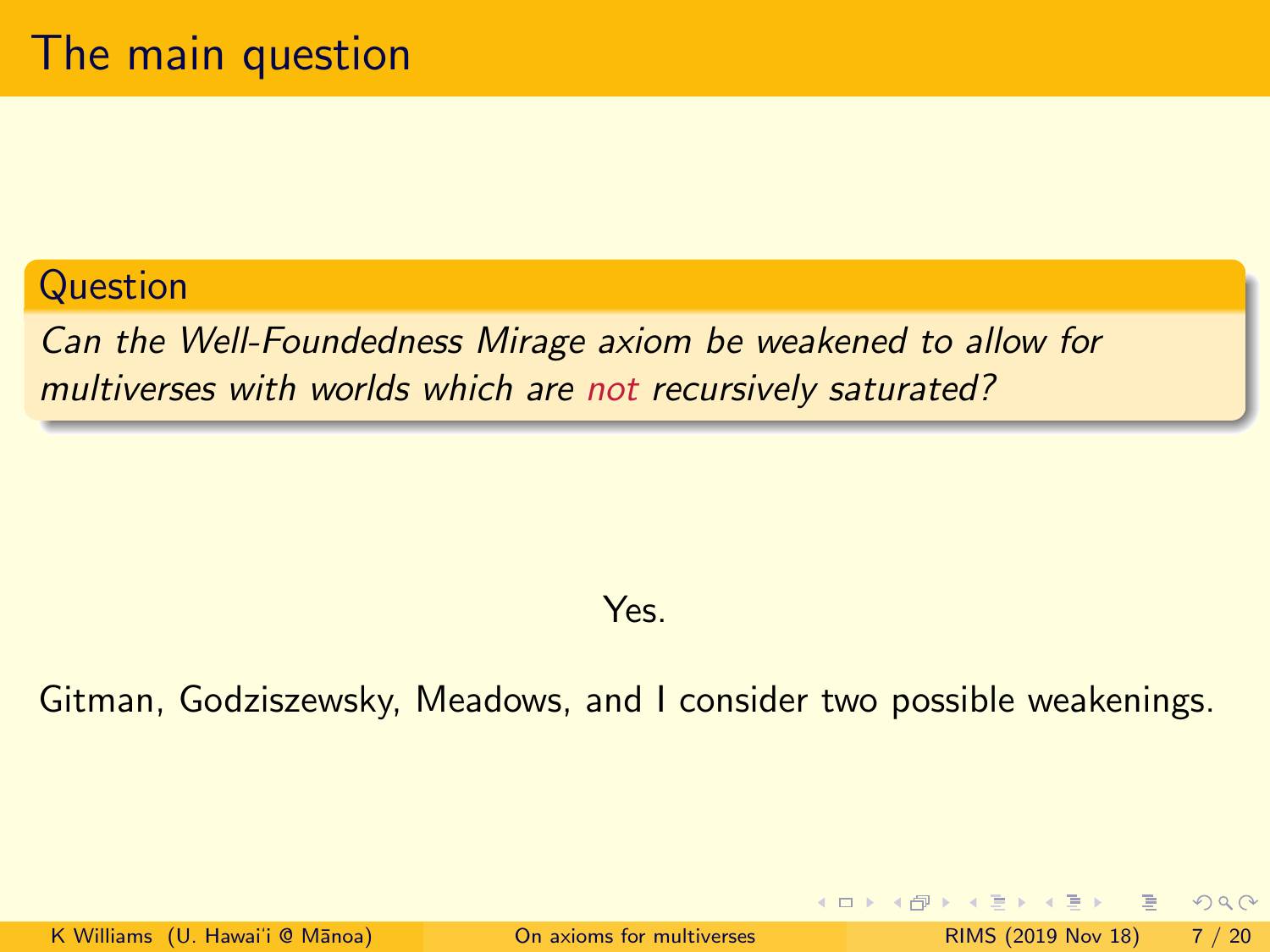- No  $\omega$ -standard model is recursively saturated.
- No Paris model, one whose ordinals are all definable without parameters, is recursively saturated.

 $\Omega$ 

4 ロ > 4 何 > 4 ミ > 4 ミ > ニョ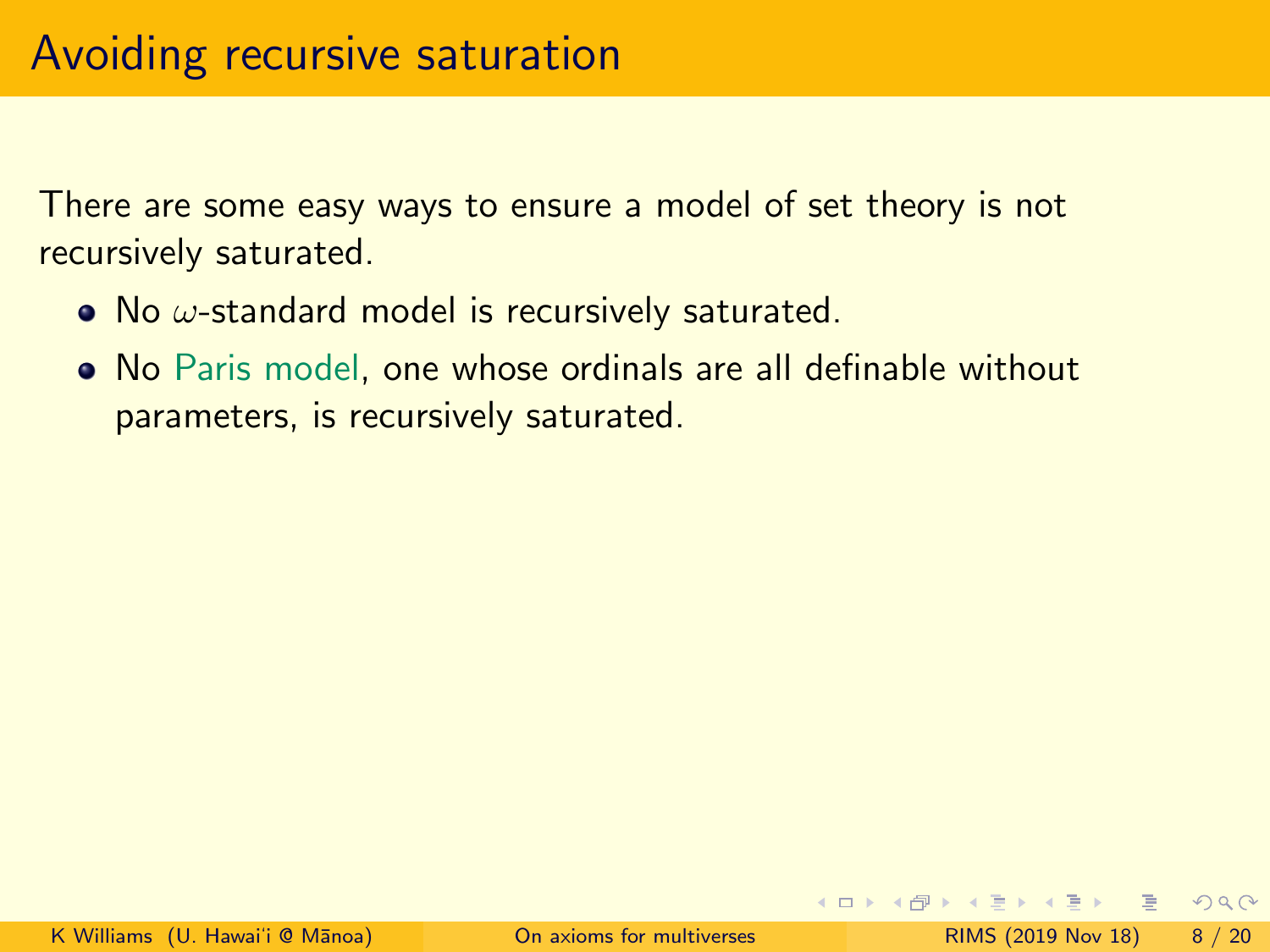- No  $\omega$ -standard model is recursively saturated.
- No Paris model, one whose ordinals are all definable without parameters, is recursively saturated.

#### Theorem (Paris (1973))

Every consistent extension of ZF has a Paris model.

K Williams (U. Hawai'i @ Mānoa) [On axioms for multiverses](#page-0-0) RIMS (2019 Nov 18) 8 / 20

 $QQ$ 

 $\rightarrow$   $\equiv$   $\rightarrow$   $\rightarrow$   $\equiv$   $\rightarrow$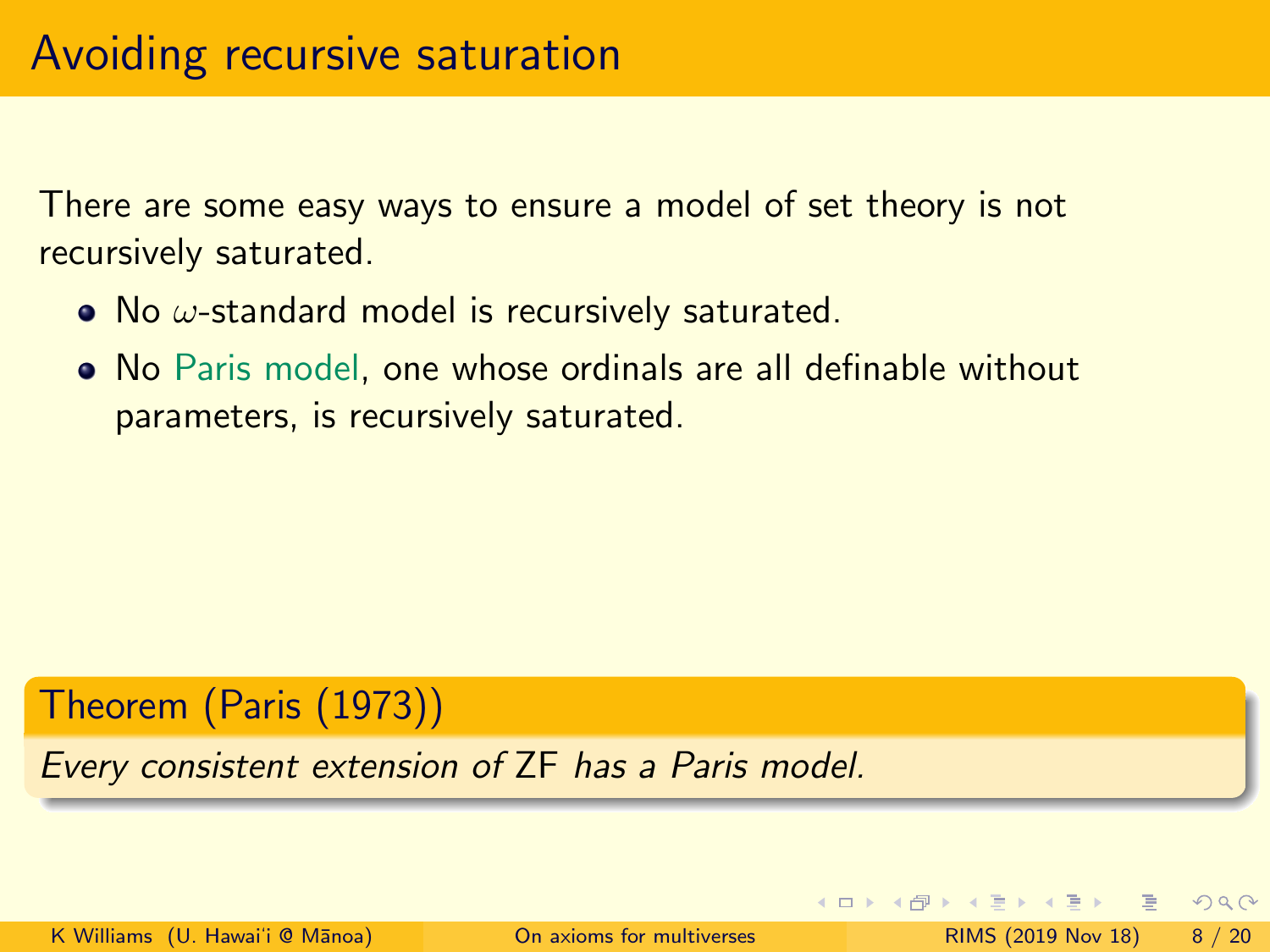- No  $\omega$ -standard model is recursively saturated.
- No Paris model, one whose ordinals are all definable without parameters, is recursively saturated.
- Can weaken being a Paris model to having cofinally many ordinals definable without parameters.

#### Theorem (Paris (1973))

Every consistent extension of ZF has a Paris model.

 $QQ$ 

 $\rightarrow$   $\equiv$   $\rightarrow$   $\rightarrow$   $\equiv$   $\rightarrow$ 

◀ □ ▶ ◀ 何 ▶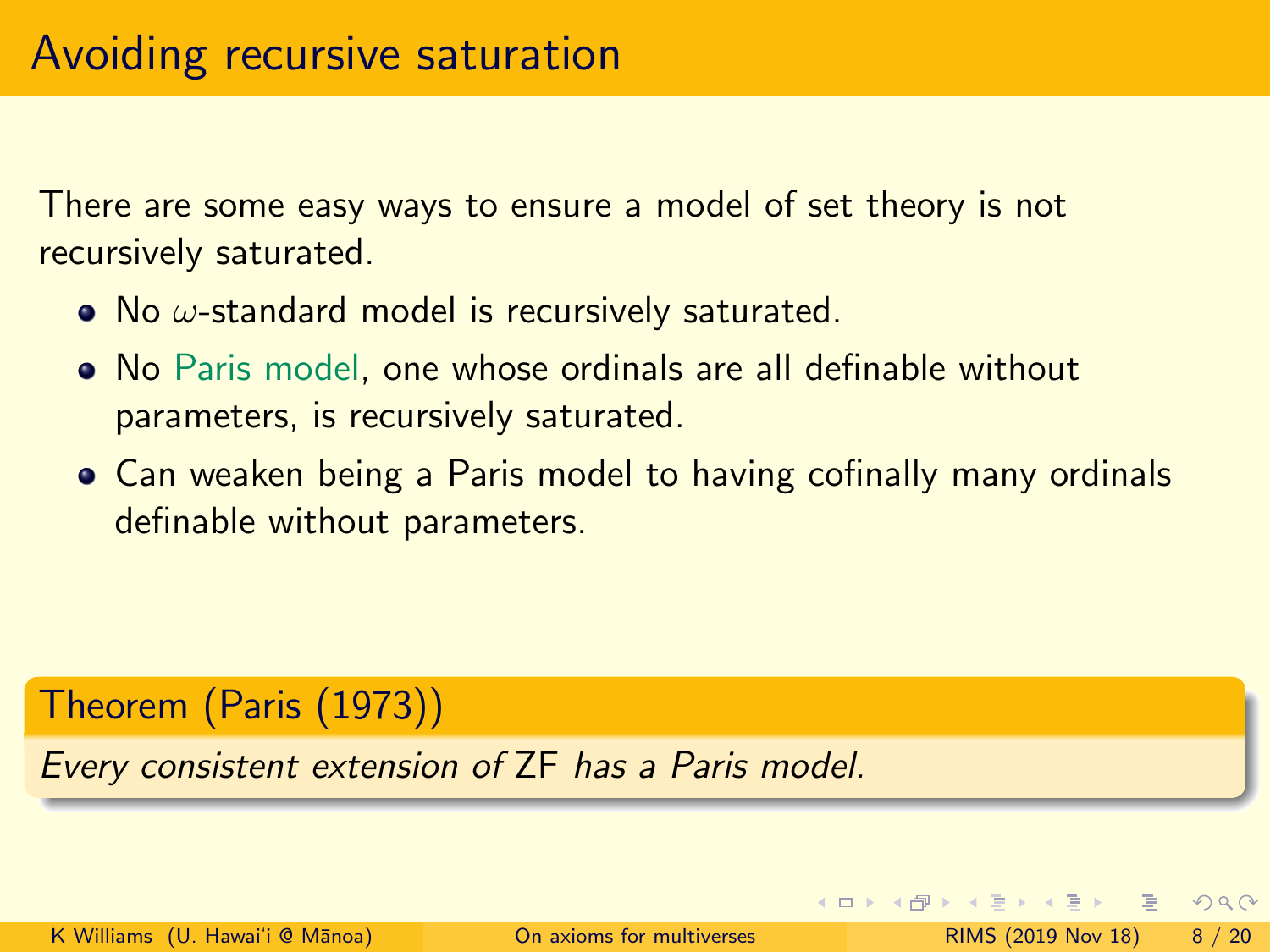- No  $\omega$ -standard model is recursively saturated.
- No Paris model, one whose ordinals are all definable without parameters, is recursively saturated.
- Can weaken being a Paris model to having cofinally many ordinals definable without parameters.
- Can weaken even further to allowing a fixed parameter in the definitions.

### Theorem (Paris (1973))

Every consistent extension of ZF has a Paris model.

 $QQ$ 

 $\rightarrow$   $\equiv$   $\rightarrow$   $\rightarrow$   $\equiv$   $\rightarrow$ 

◂□▸ ◂<del>同</del> ▸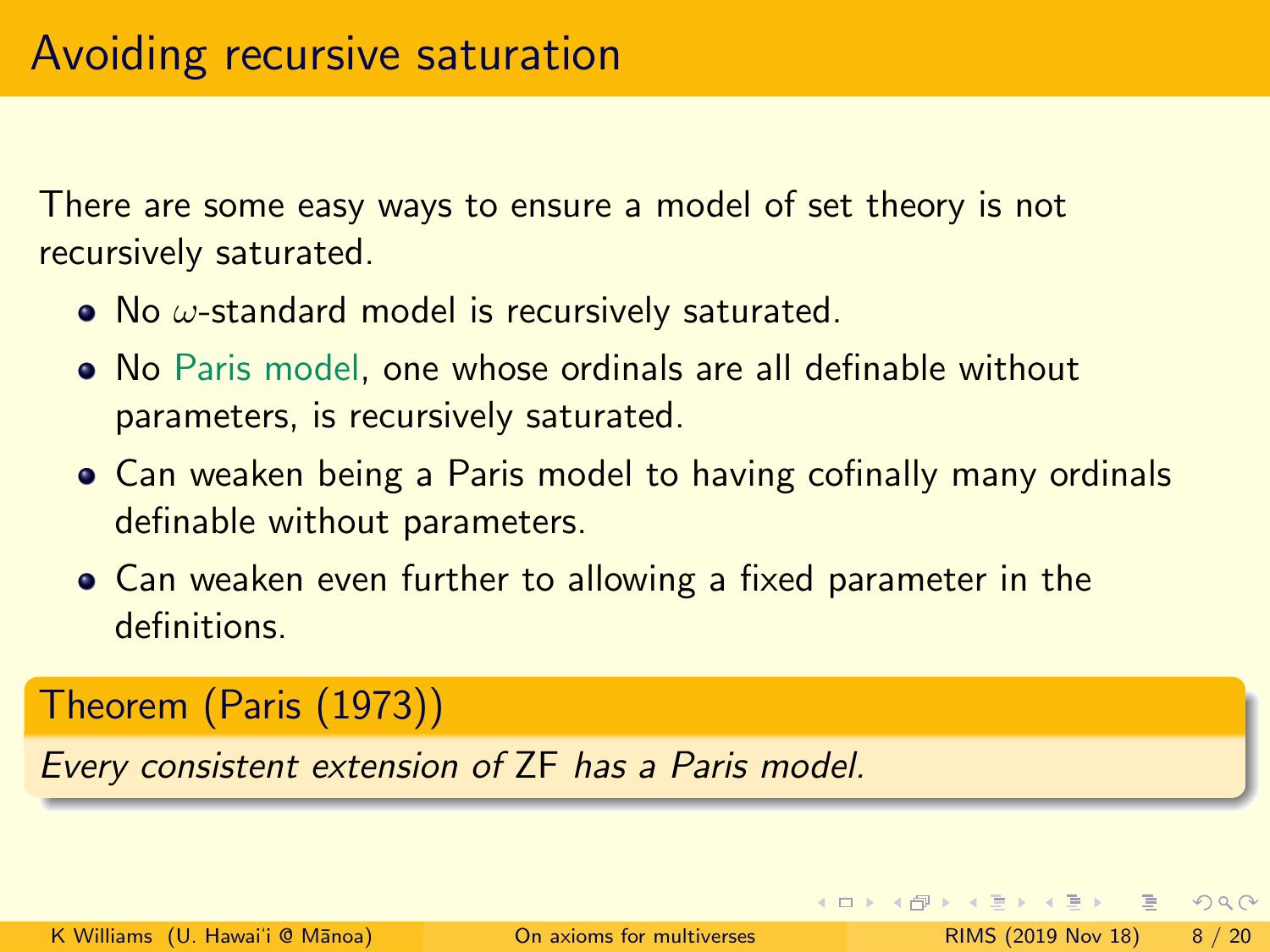# The first weakening of the WFM axiom

- 로

 $2990$ 

イロト イ部 トイヨ トイヨト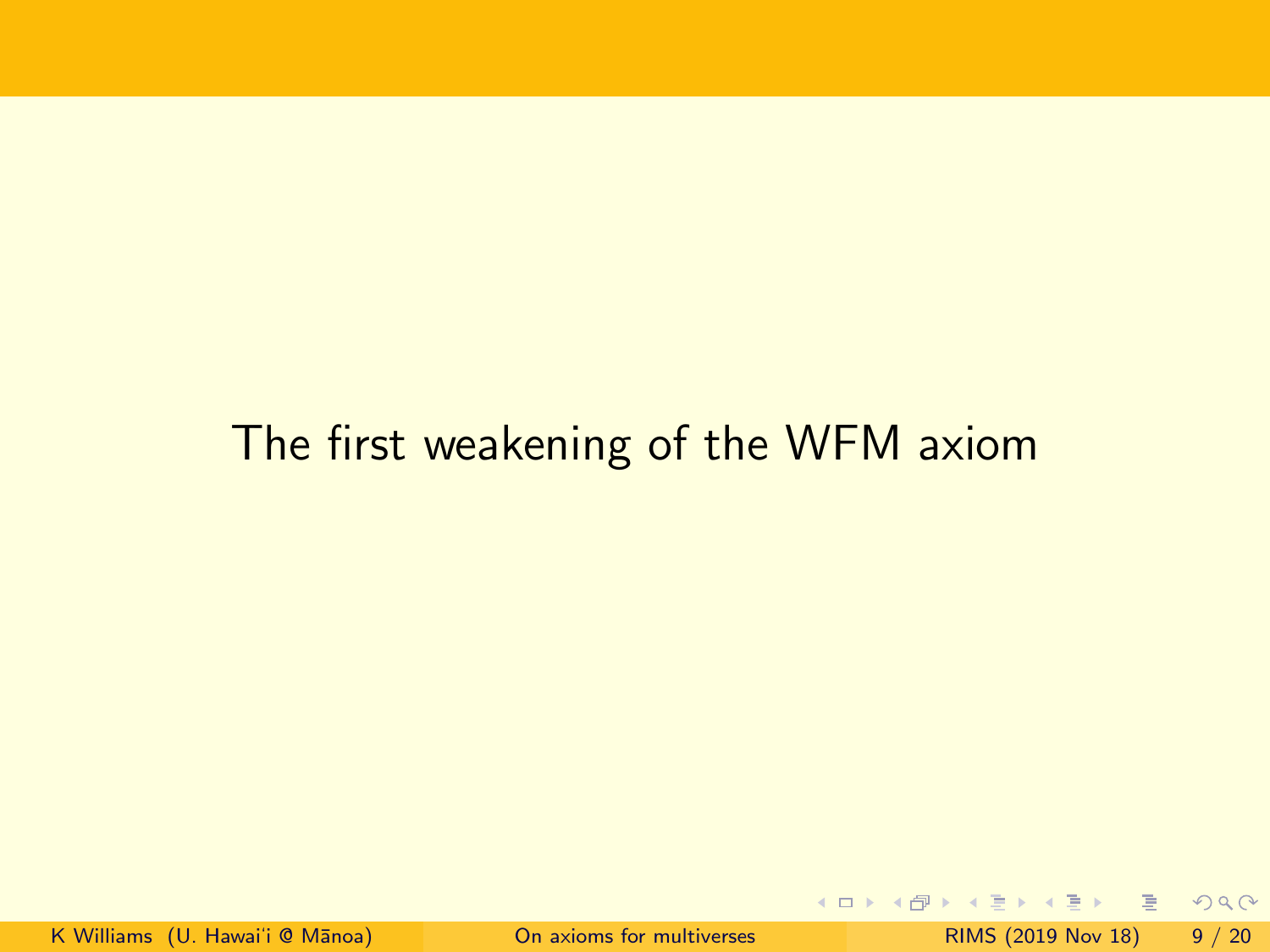• Weak Well-Foundedness Mirage If  $M$  is a world there is another world N with  $M \in N$  and  $N \models M$  is nonstandard (but possibly  $\omega$ -standard).

- 로

 $\Omega$ 

 $\rightarrow$   $\equiv$   $\rightarrow$   $\rightarrow$   $\equiv$   $\rightarrow$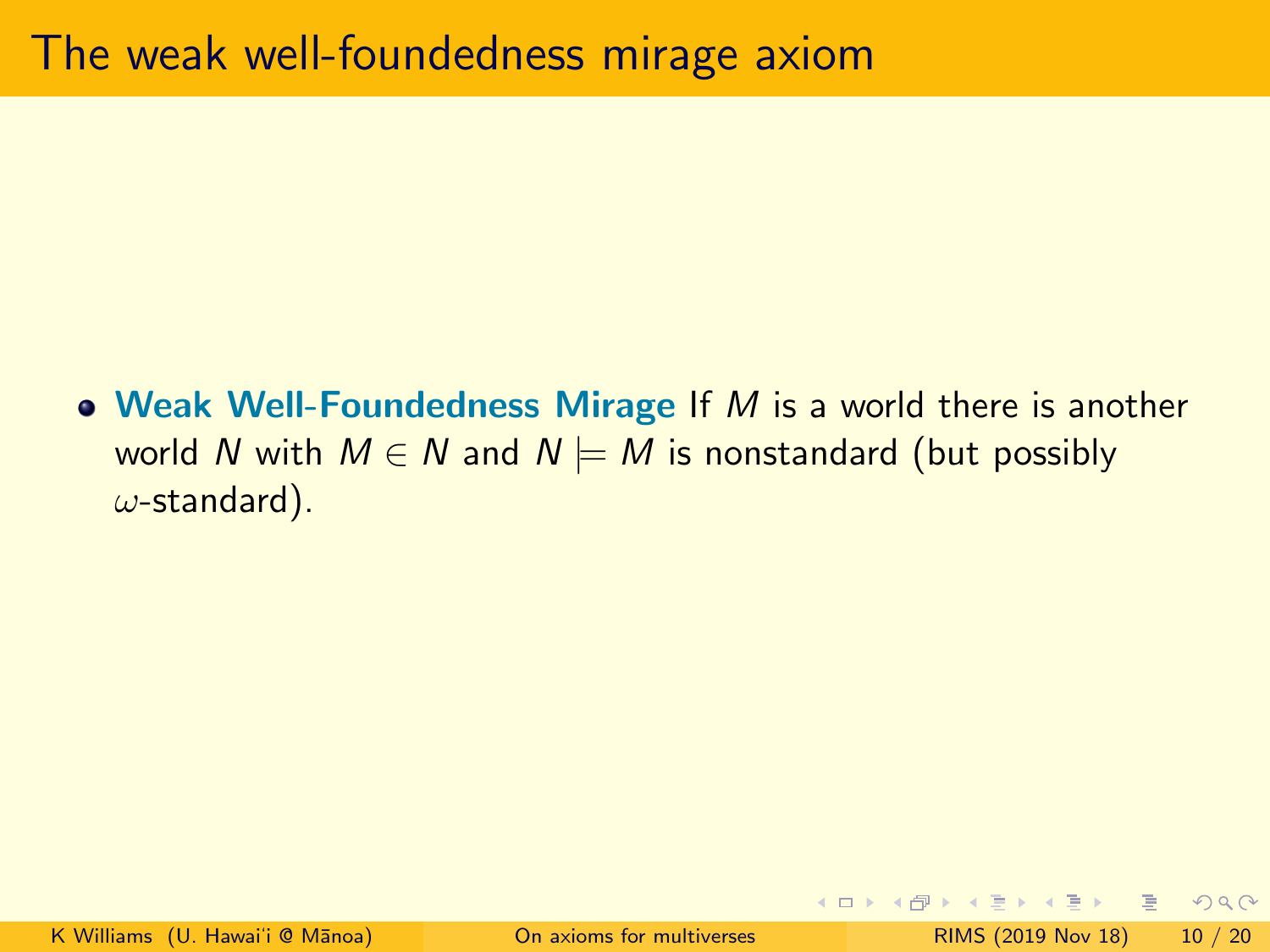# A natural model of the weak WFM axiom

 $L_{\alpha}$  is the Shepherdson–Cohen minimal transitive model of ZFC.

Theorem (Gitman, Godziszewsky, Meadows, W.)

The collection of models of set theory which  $L_{\alpha}$  thinks are countable form a multiverse satisfying Realizability, Closure Under Forcing, Countability, and Weak Well-Foundedness Mirage.

This multiverse contains many worlds which are not recursively saturated, e.g.  $\omega$ -standard models and Paris models.

 $\Omega$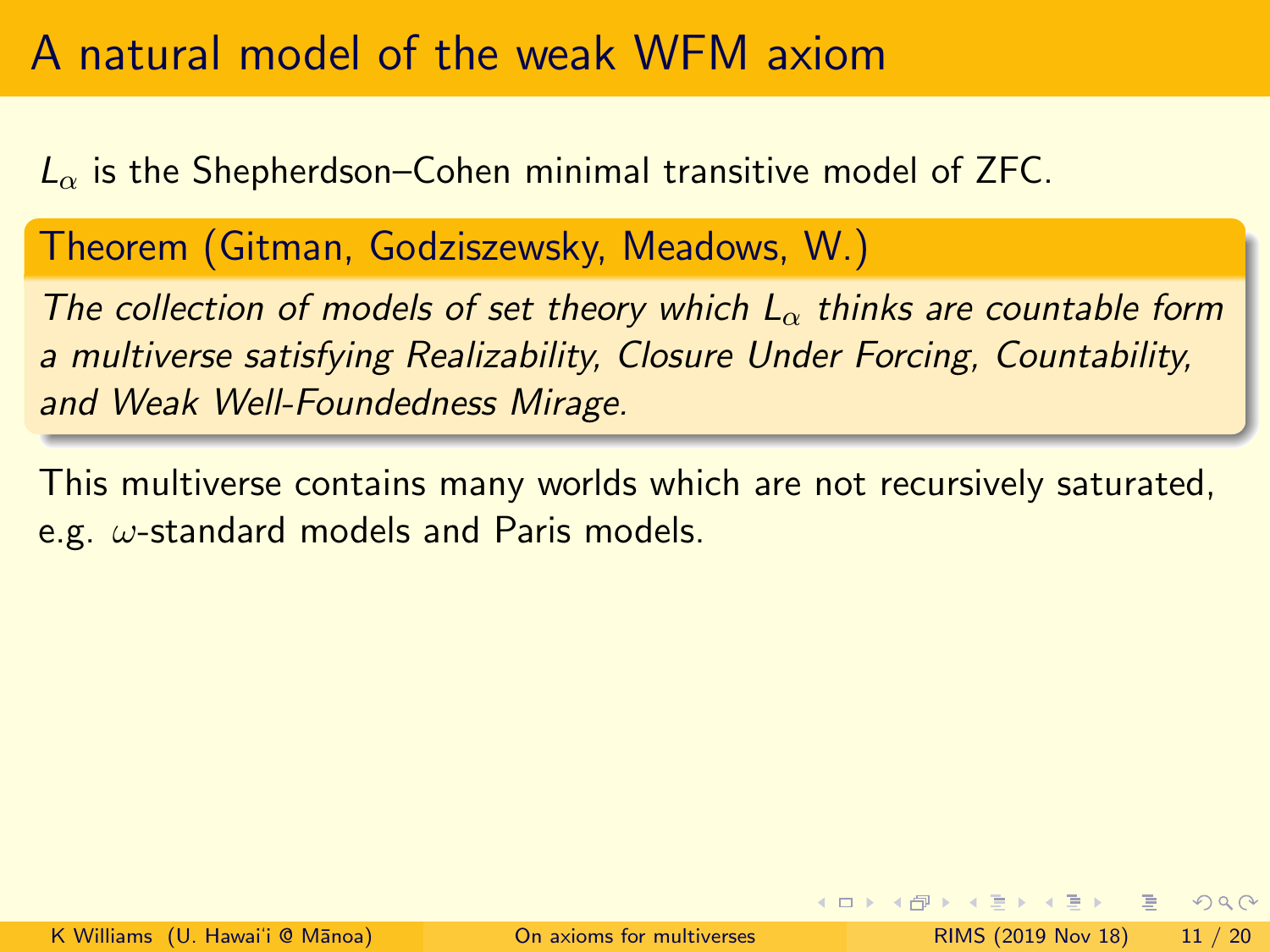# A natural model of the weak WFM axiom

 $L_{\alpha}$  is the Shepherdson–Cohen minimal transitive model of ZFC.

Theorem (Gitman, Godziszewsky, Meadows, W.)

The collection of models of set theory which  $L_{\alpha}$  thinks are countable form a multiverse satisfying Realizability, Closure Under Forcing, Countability, and Weak Well-Foundedness Mirage.

This multiverse contains many worlds which are not recursively saturated, e.g.  $\omega$ -standard models and Paris models.

Theorem (Gitman, Godziszewsky, Meadows, W.)

The collection of  $\omega$ -standard models of set theory which  $L_{\alpha}$  thinks are countable form a multiverse satisfying Standard Realizability, Closure Under Forcing, Countability, and Weak Well-Foundedness Mirage.

No world in this multiverse is recursively saturated.

K Williams (U. Hawai'i @ Mānoa) [On axioms for multiverses](#page-0-0) RIMS (2019 Nov 18) 11 / 20

 $QQ$ 

K ロ ▶ K @ ▶ K 경 ▶ K 경 ▶ 《 경 》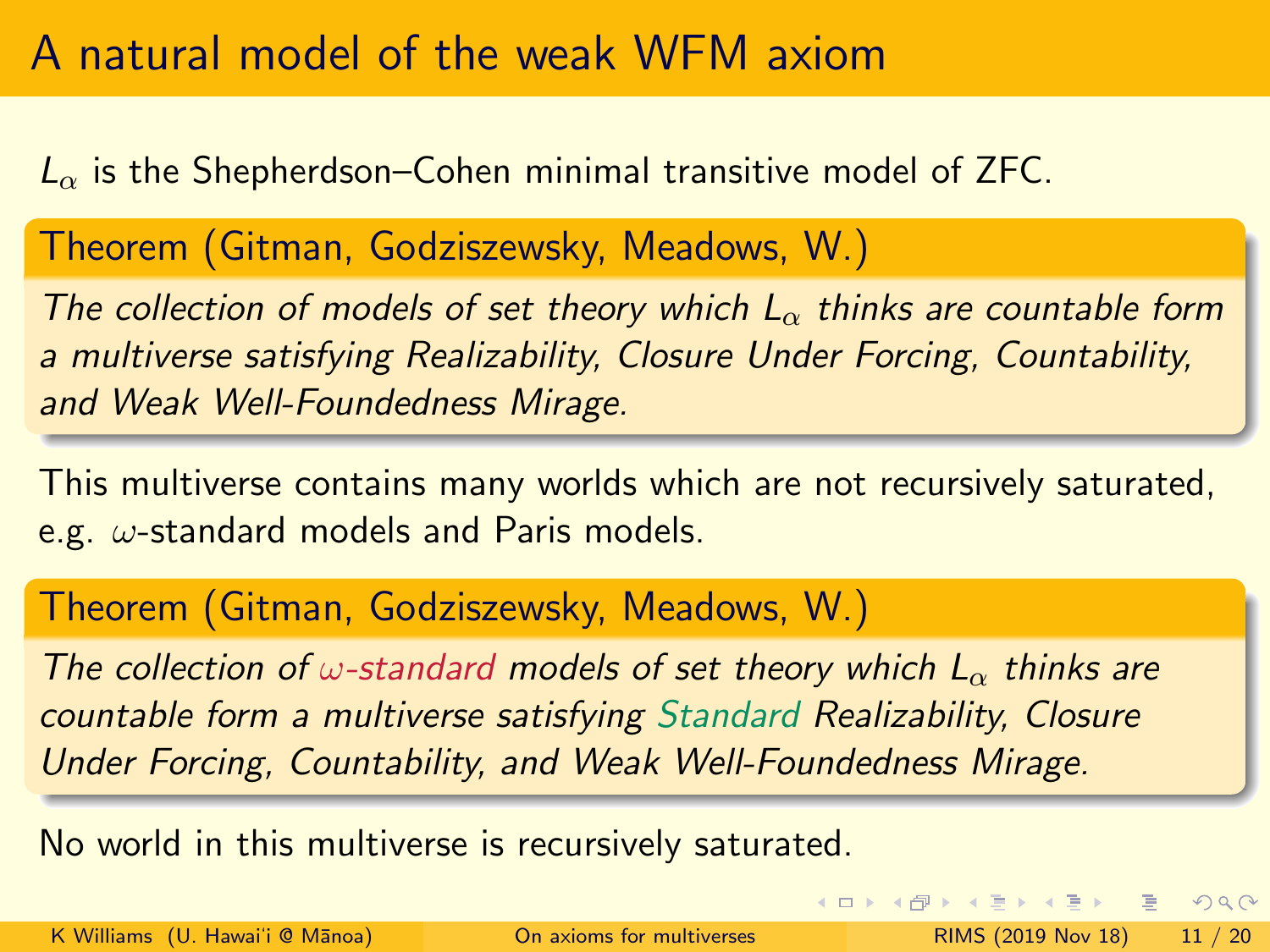# The second weakening of the WFM axiom

 $E = 990$ 

 $A \equiv \mathbf{1} \times \mathbf{1} \times \mathbf{1}$ 

**4 ロ ▶ 4 何 ▶**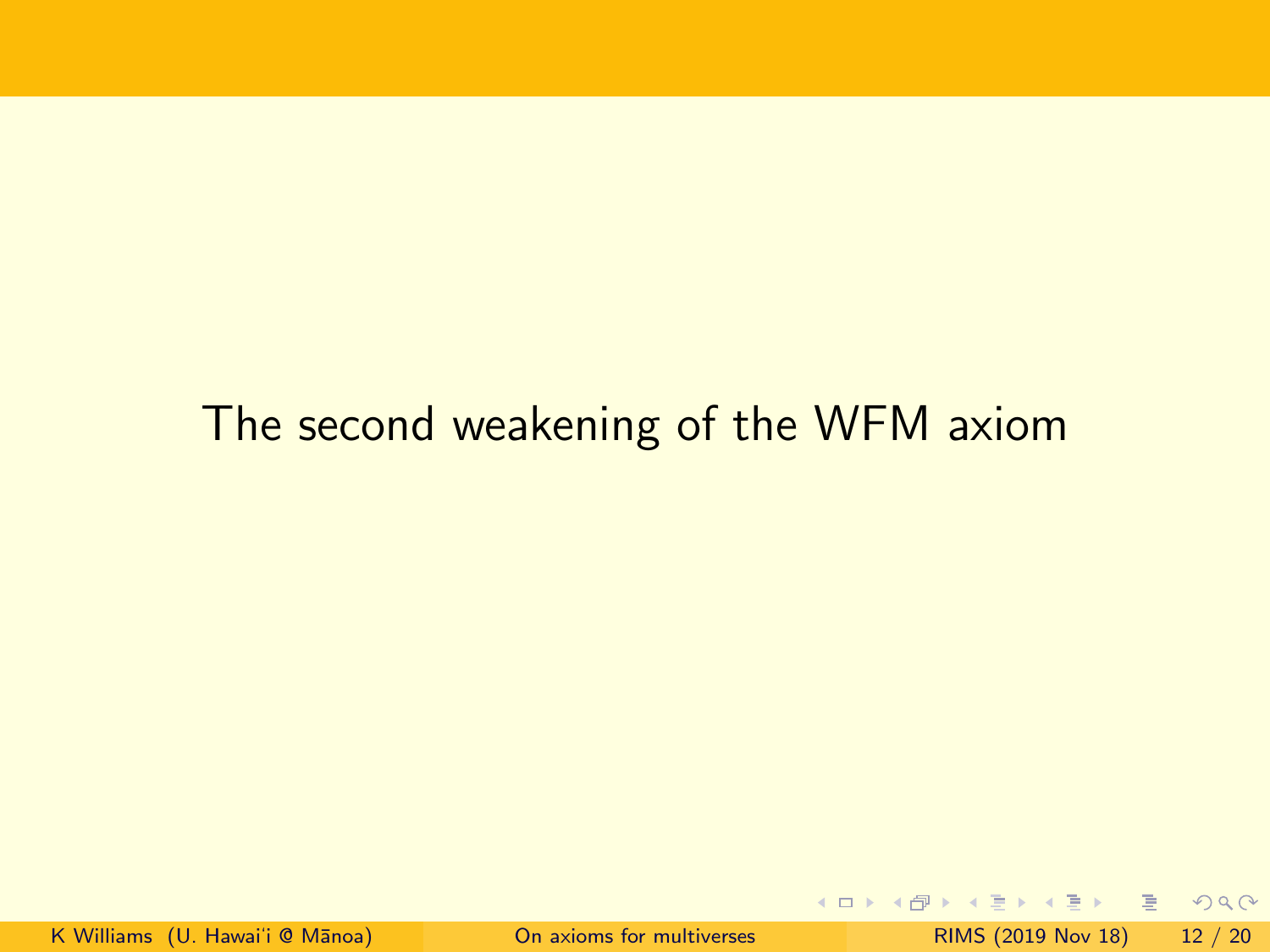### The second weakening of the WFM axiom (Need some set-up first.)

 $\blacktriangleleft$ 

高  $\eta$ are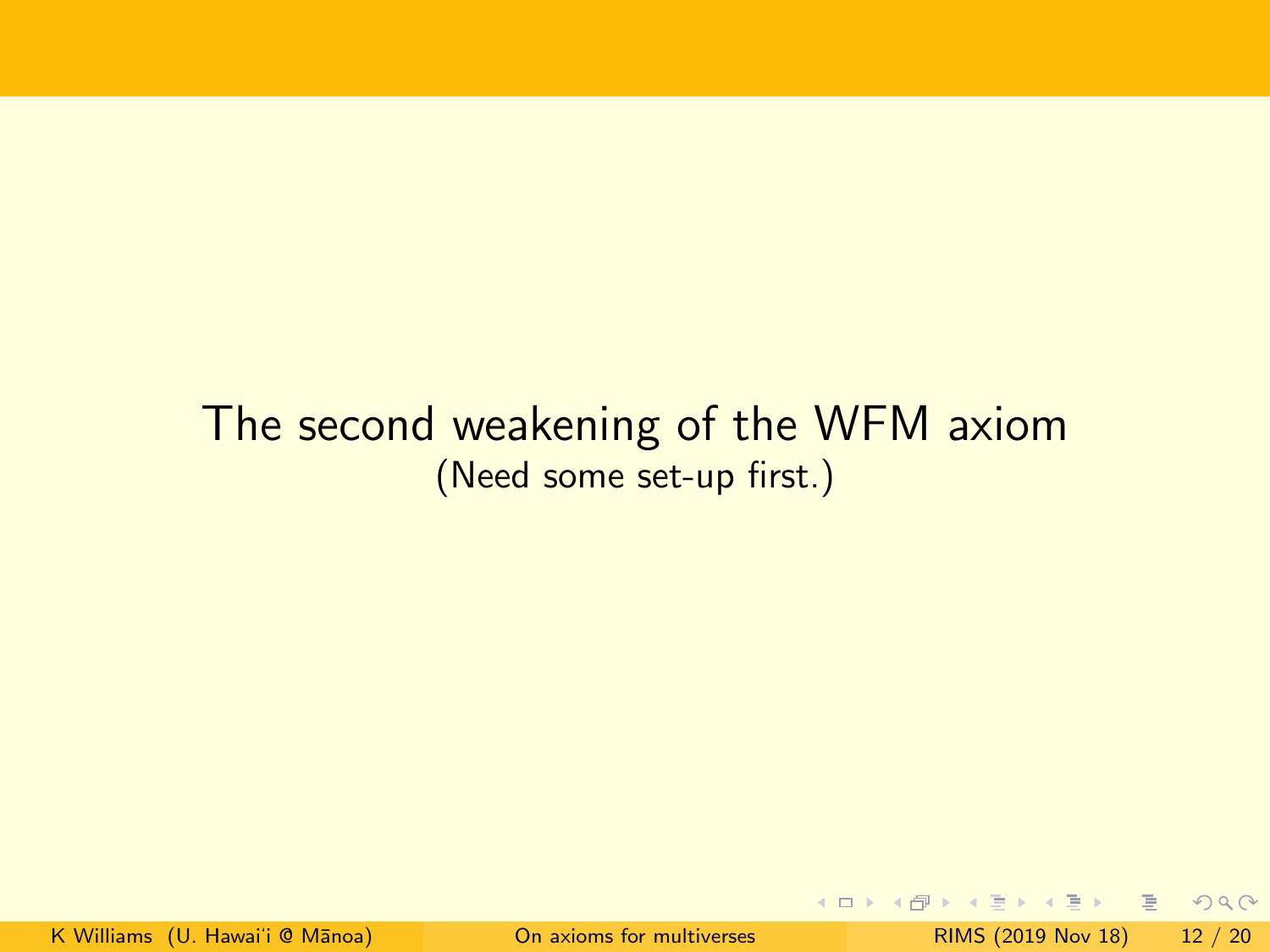- $N\supseteq M$  is an end-extension if  $b\in\!\stackrel{N}{\sim} a\in M$  implies  $b\in M.$
- An end-extension  $N \supseteq M$  is covering if there exists  $m \in N$  so that  $a\in\real^N$  m for all  $a\in M.$
- $N \supset M$  is a rank-extension if  $b \in N \setminus M$  implies rank  $b > \alpha$  for all  $\alpha \in \mathrm{Ord}^M$

Observe that every rank-extension is a covering end-extension and every elementary end-extension is a rank-extension.

Theorem (Keisler–Morley (1968))

Every countable model of ZFC has an elementary end-extension.

 $QQ$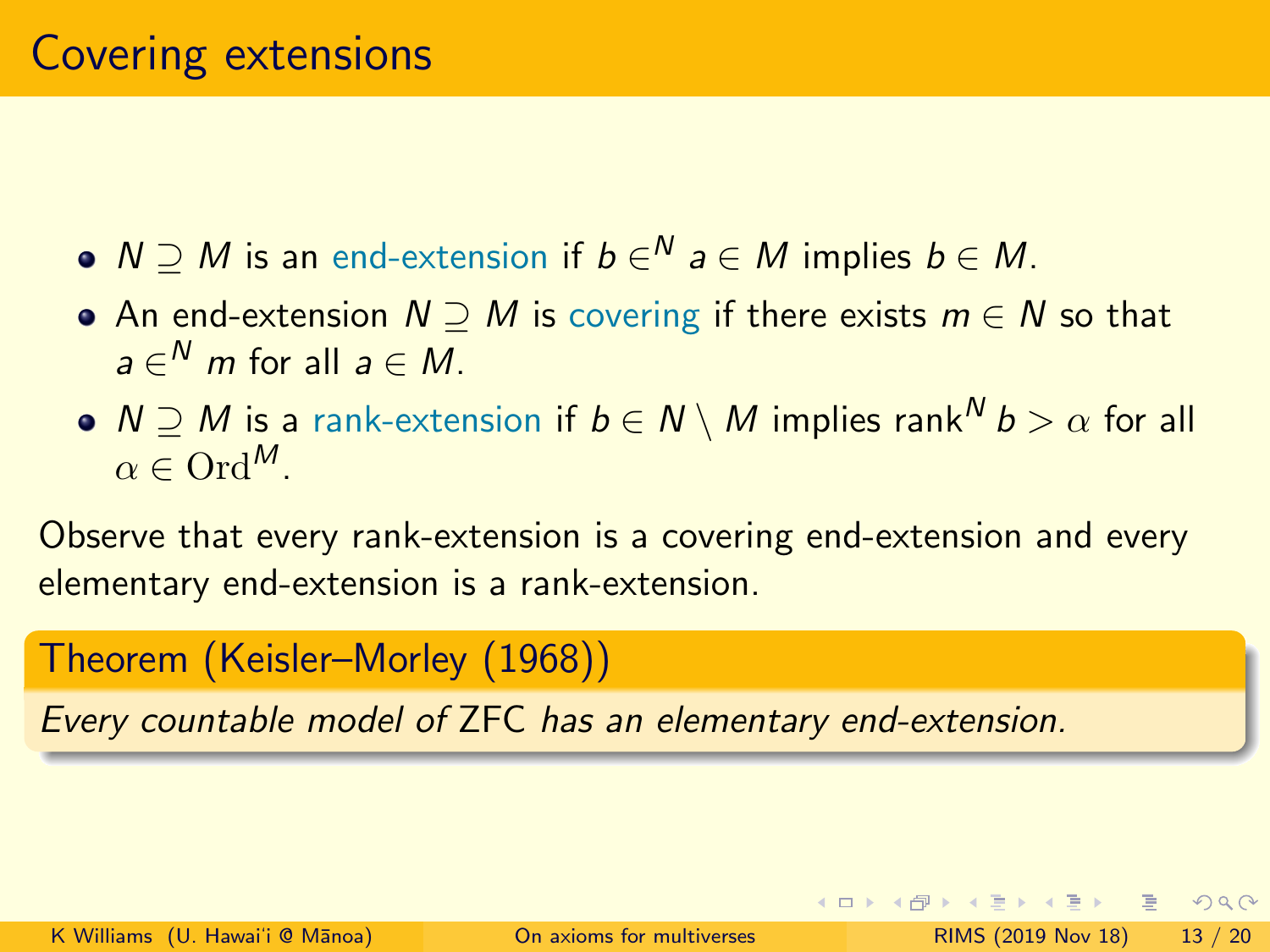- Covering Well-Foundedness Mirage If  $M$  is a world then there is a world  $N$  with  $(k,\in^k) \in N$  so that  $k$  is a covering end-extension of  $M$ and  $N \models k$  is  $\omega$ -nonstandard.
- Covering Countability If M is a world then there is a world N with  $(k,\in^k) \in \mathsf{N}$  so that  $k$  is a covering end-extension of  $\mathsf{M}$  and  $\mathsf{N} \models k$  is countable.

 $OQ$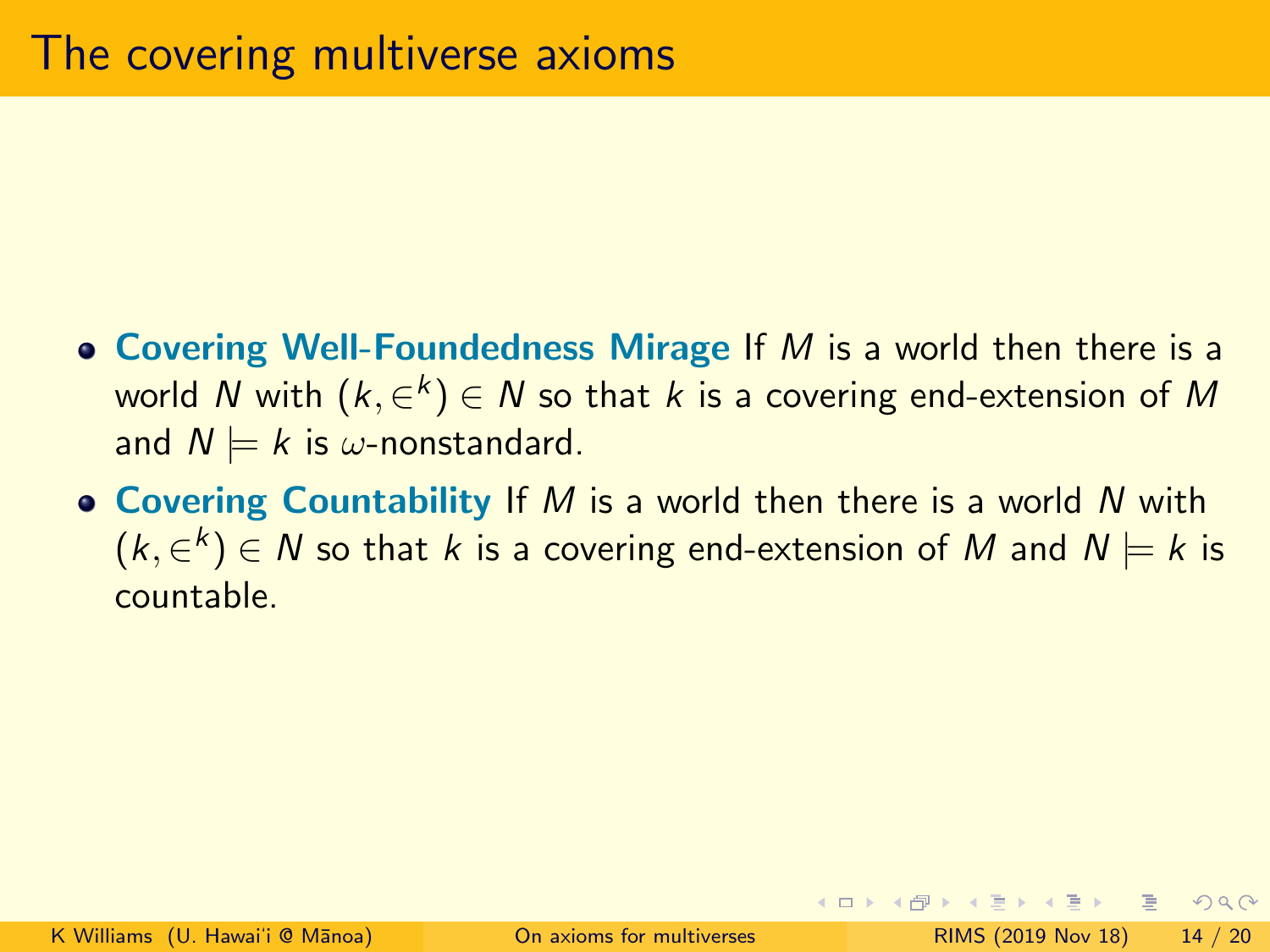# Building a covering axiom multiverse. Step 1: The trellis



 $M = M_0^0$  is a countable and  $\omega$ -nonstandard Paris model,  $U = U_0 \in M$  is an ultrafilter on  $\omega^M$ .

Vertical arrows are elementary end-extensions. We can ensure cofinally many ordinals are definable from a fixed parameter.

Horizontal arrows are ultrapowers, iterating the ultrapower of  $U_0$ along  $\omega^M$ .

Each world in the trellis is  $\omega$ -nonstandard but not recursively saturated.

 $2Q$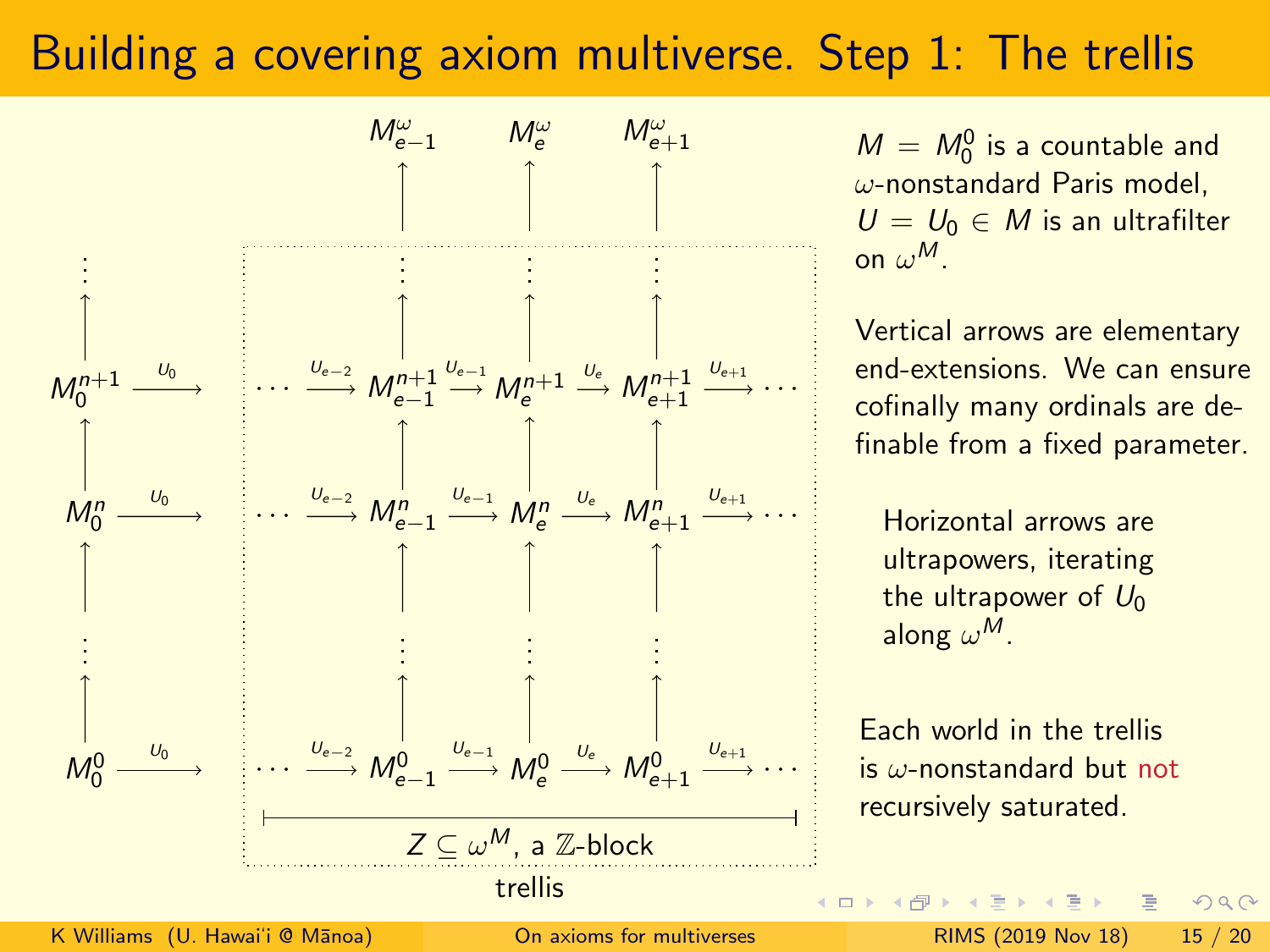# Step 2: Grow the multiverse  $C(M)$  on the trellis

- **•** First, add in enough forcing extensions.
	- More precisely: For each  $e \in Z$ , for each  $\operatorname{Ord}$ -cc forcing  $\mathbb{P} \subseteq M_e^{\omega}$ , for each  $G \subseteq \mathbb{P}$  generic over  $M_e^{\omega}$ , for each  $n \in \omega$ : place  $M_e^n[G \cap M_e^n]$  into  $C(M)$ .

 $OQ$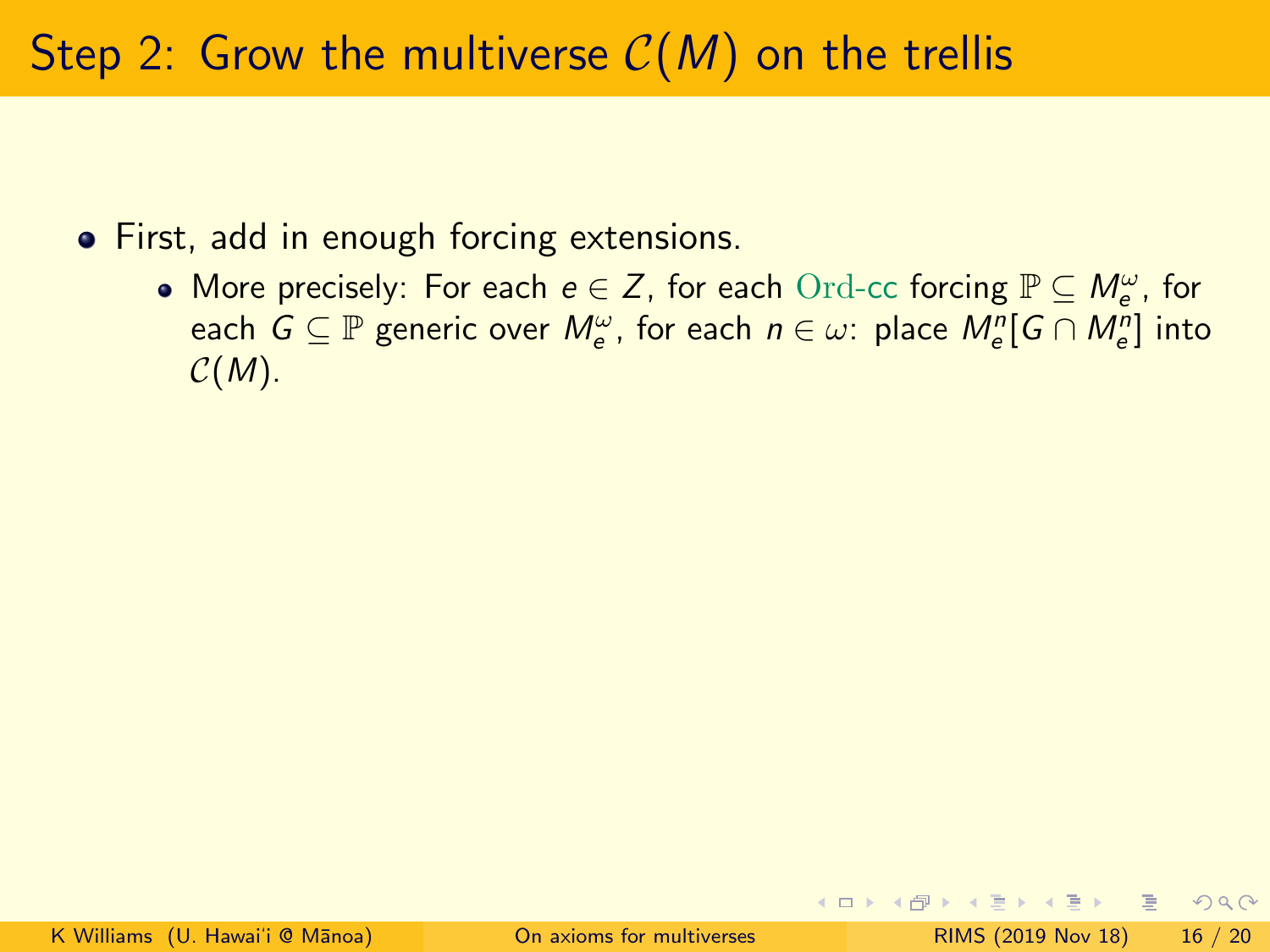**•** First, add in enough forcing extensions.

- More precisely: For each  $e \in Z$ , for each  $\operatorname{Ord}$ -cc forcing  $\mathbb{P} \subseteq M_e^{\omega}$ , for each  $G \subseteq \mathbb{P}$  generic over  $M_e^{\omega}$ , for each  $n \in \omega$ : place  $M_e^n[G \cap M_e^n]$  into  $C(M)$ .
- **•** Finally, close under set-like realizability.
	- More precisely: For each  $\mathcal{M}_e^n[G\cap \mathcal{M}_e^n]$ , if  $N$  is a definable over this world model of ZFC so that  $M^n_e[G\cap M^n_e]$  thinks  $N$  is set-like, then place  $N$  into  $C(M)$ .

 $\Omega$ 

4 ロ > 4 何 > 4 ミ > 4 ミ > ニョ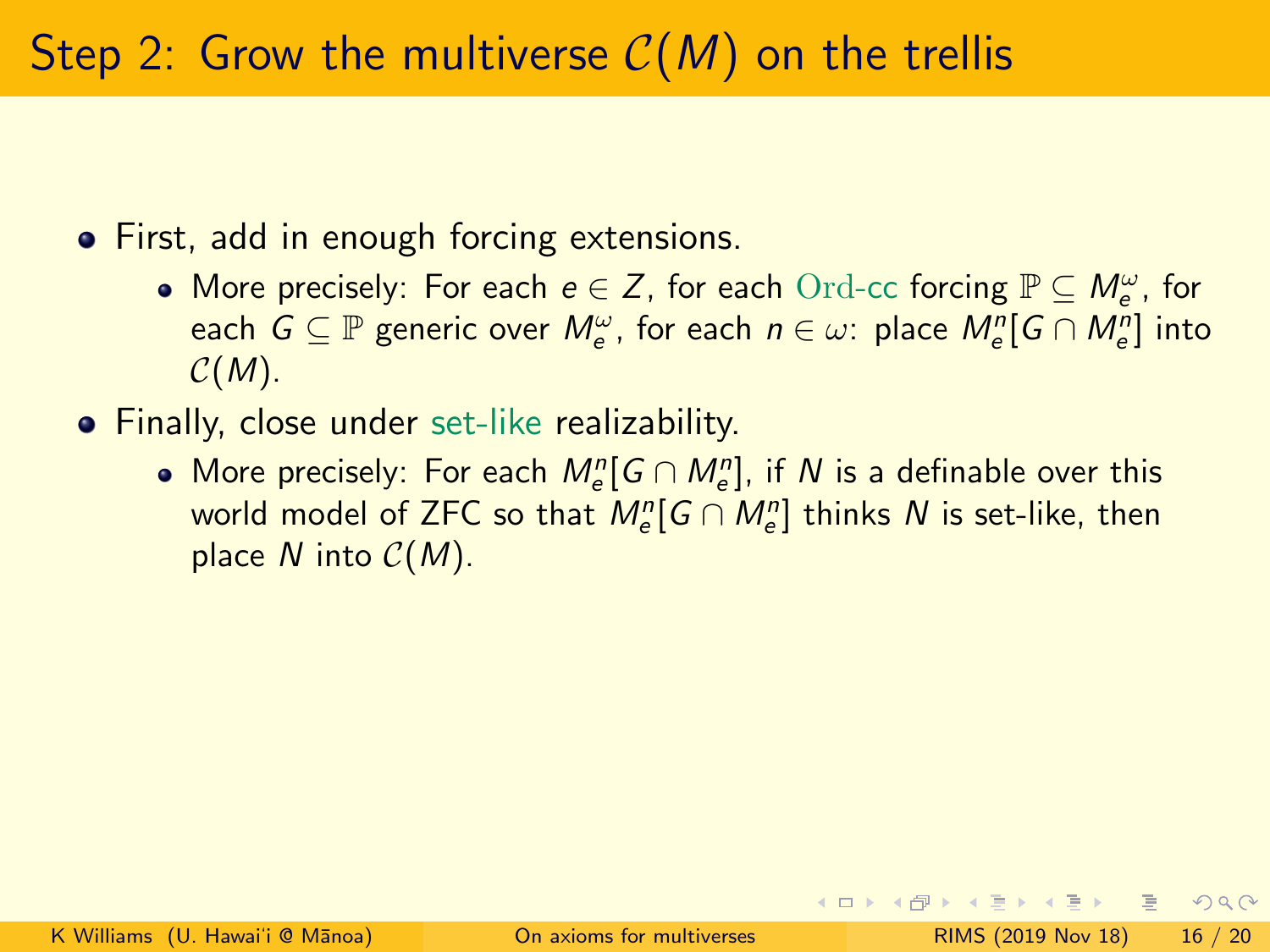**•** First, add in enough forcing extensions.

- More precisely: For each  $e \in Z$ , for each  $\operatorname{Ord}$ -cc forcing  $\mathbb{P} \subseteq M_e^{\omega}$ , for each  $G \subseteq \mathbb{P}$  generic over  $M_e^{\omega}$ , for each  $n \in \omega$ : place  $M_e^n[G \cap M_e^n]$  into  $C(M)$ .
- **•** Finally, close under set-like realizability.
	- More precisely: For each  $\mathcal{M}_e^n[G\cap \mathcal{M}_e^n]$ , if  $N$  is a definable over this world model of ZFC so that  $M^n_e[G\cap M^n_e]$  thinks  $N$  is set-like, then place  $N$  into  $C(M)$ .

(Need to restrict to Ord-cc forcings and set-like models to make later arguments work. Use  $\overline{\text{Ord-cc-ness}}$  to get that  $\overline{G} \cap M_e^n$  is generic over  $M_e^n.$ And use the restriction to set-like models to get covering extensions by moving up the trellis.)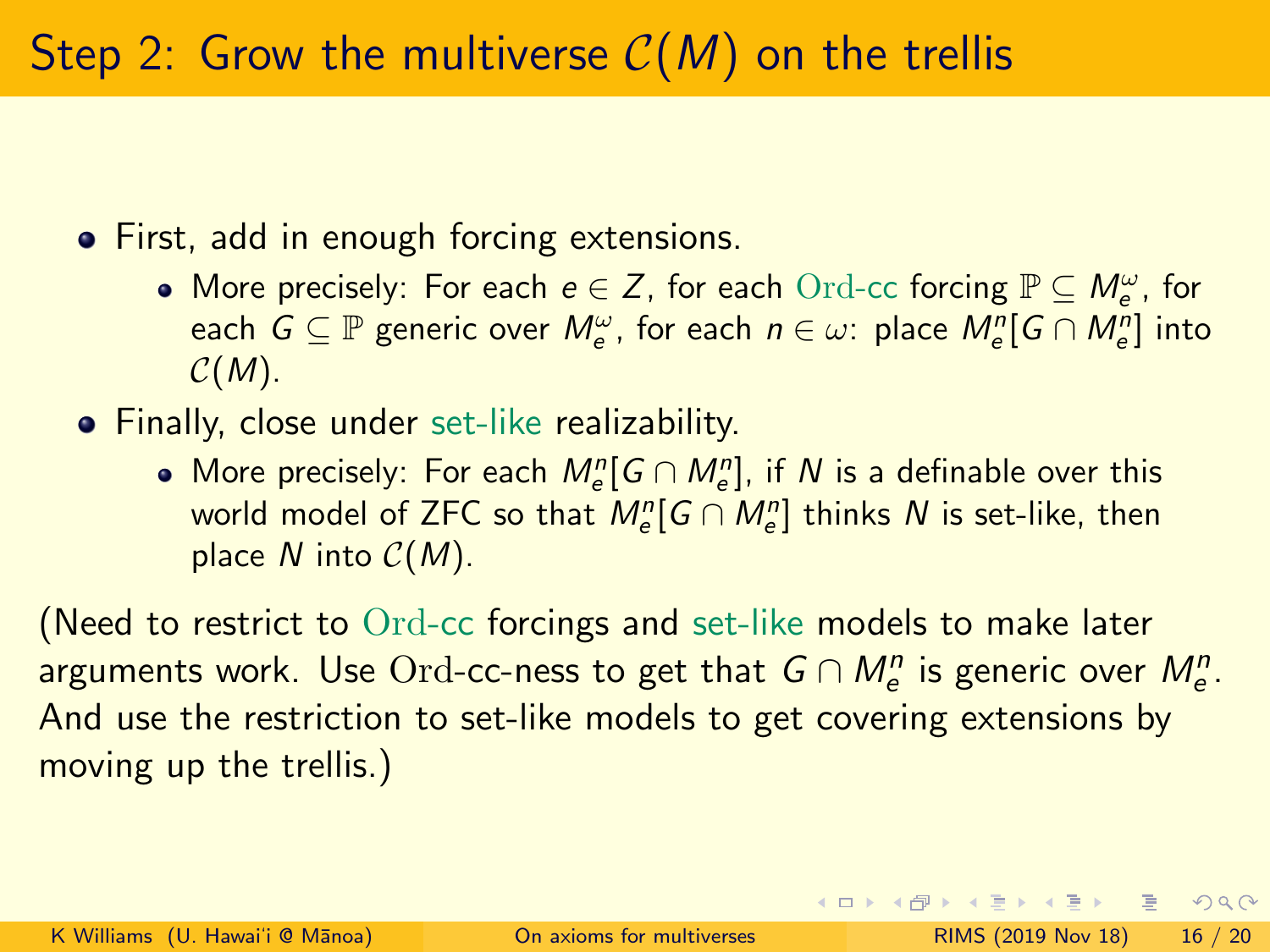M is a countable,  $\omega$ -nonstandard Paris model,  $C(M)$  is the covering multiverse grown from M.

Theorem (Gitman, Godziszewsky, Meadows, W.)

 $C(M)$  is a multiverse satisfying Set-Like Realizability, Closure Under Ord-cc Forcing, Covering Countability, and Covering Well-Foundedness Mirage.

Every world in  $C(M)$  which is a set-forcing extension of a world in the trellis is not recursively saturated.

 $QQ$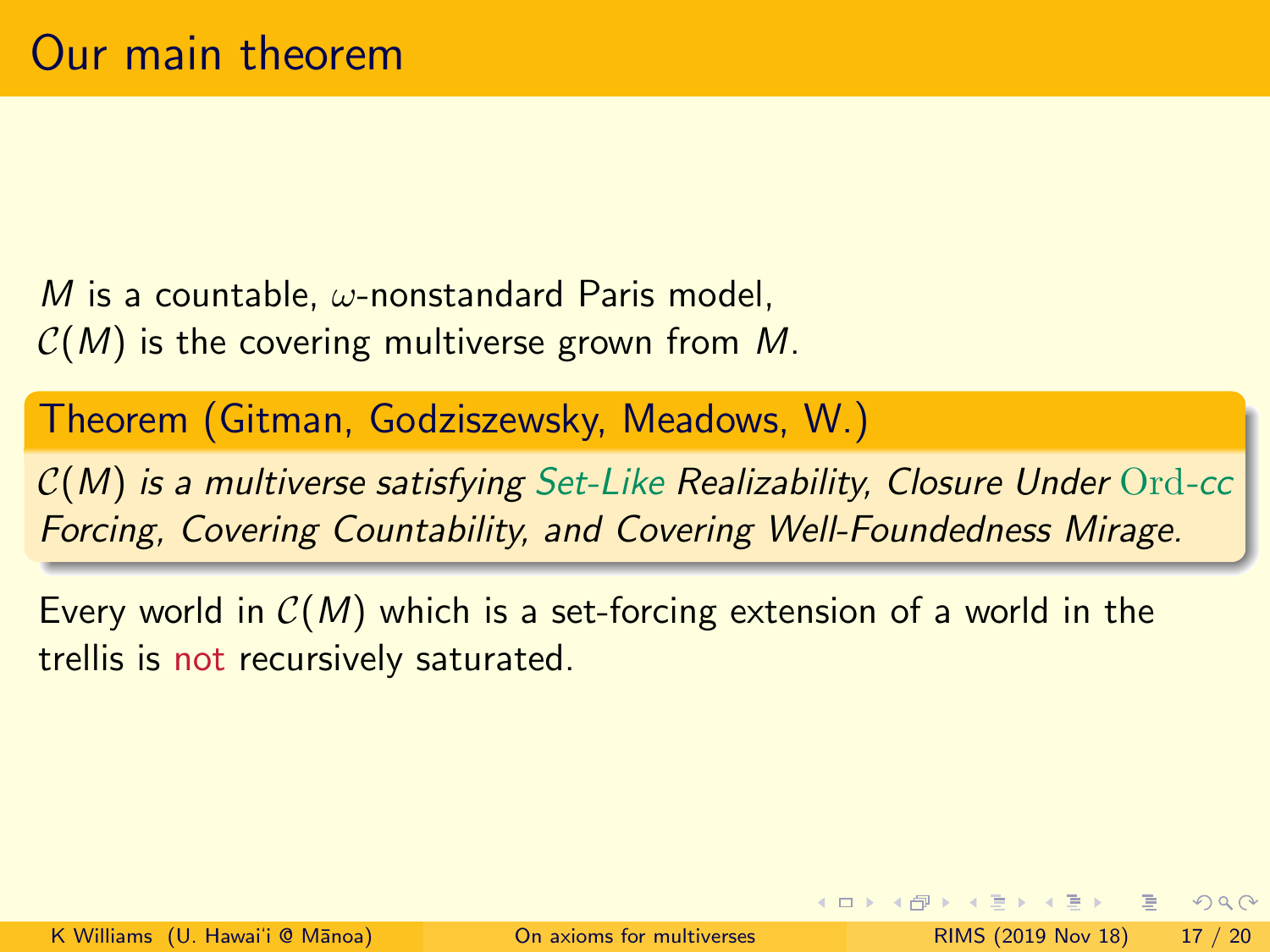# A partial sketch of the proof

#### (Worlds in the trellis have Ord-cc forcing extensions)

Take  $M_e^n$  and  $\mathbb{P} \subseteq M_e^n$  an  $\text{Ord-cc}$  forcing. Let  $\mathbb{P}^+ \subseteq M_e^\omega$  be the forcing defined by the same formula. Then if  $G \subseteq \mathbb{P}^+$  is generic over  $M_e^\omega$  then  $G$ meets every antichain, each of which is a set in  $M_e^\omega$  by  $\text{Ord-cc-ness.}$  So  $G$ meets every antichain in  $M_e^n$ , so  $G \cap M_e^n$  is generic over  $M_e^n$ . So  $\mathcal{C}(M)$ contains a forcing extension of  $M_{\mathrm{e}}^n$  by  $\mathbb{P}.$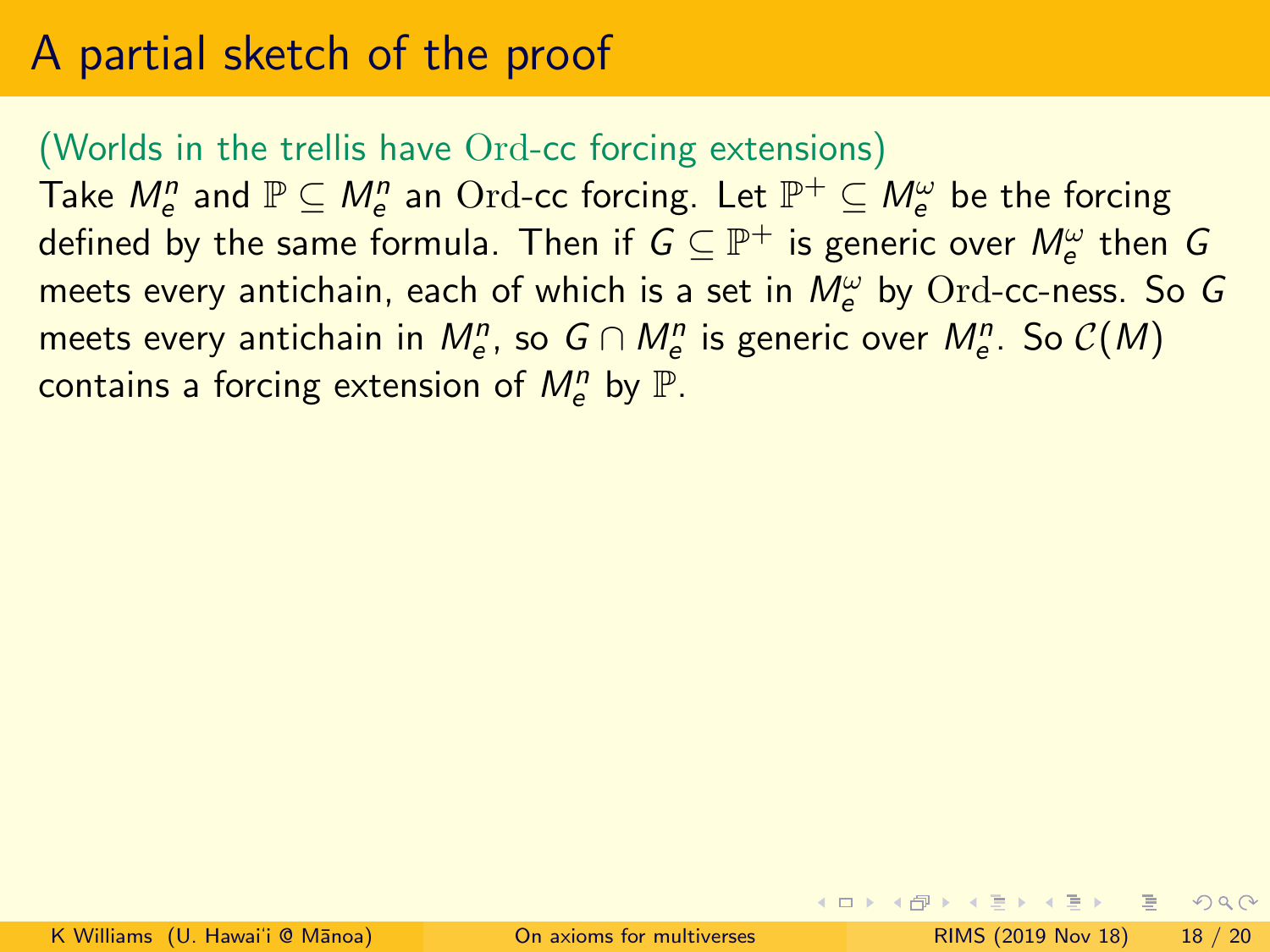# A partial sketch of the proof

#### (Worlds in the trellis have Ord-cc forcing extensions)

Take  $M_e^n$  and  $\mathbb{P} \subseteq M_e^n$  an  $\text{Ord-cc}$  forcing. Let  $\mathbb{P}^+ \subseteq M_e^\omega$  be the forcing defined by the same formula. Then if  $G \subseteq \mathbb{P}^+$  is generic over  $M_e^\omega$  then  $G$ meets every antichain, each of which is a set in  $M_e^\omega$  by  $\text{Ord-cc-ness.}$  So  $G$ meets every antichain in  $M_e^n$ , so  $G \cap M_e^n$  is generic over  $M_e^n$ . So  $\mathcal{C}(M)$ contains a forcing extension of  $M_{\mathrm{e}}^n$  by  $\mathbb{P}.$ 

#### (Covering Countability for worlds in the trellis)

Take  $M_{e}^{n}$  and look at a forcing extension of  $M_{e}^{n+1}$  which collapses  $V_{\alpha}$  to be countable where  $\alpha$  is above  $M_{\rm e}^n$ . Then  $(k,\in^k) = (V_\alpha,\in) \in M_{\rm e}^{n+1}[G]$ witnesses Covering Countability for  $M_{e}^{n}$ .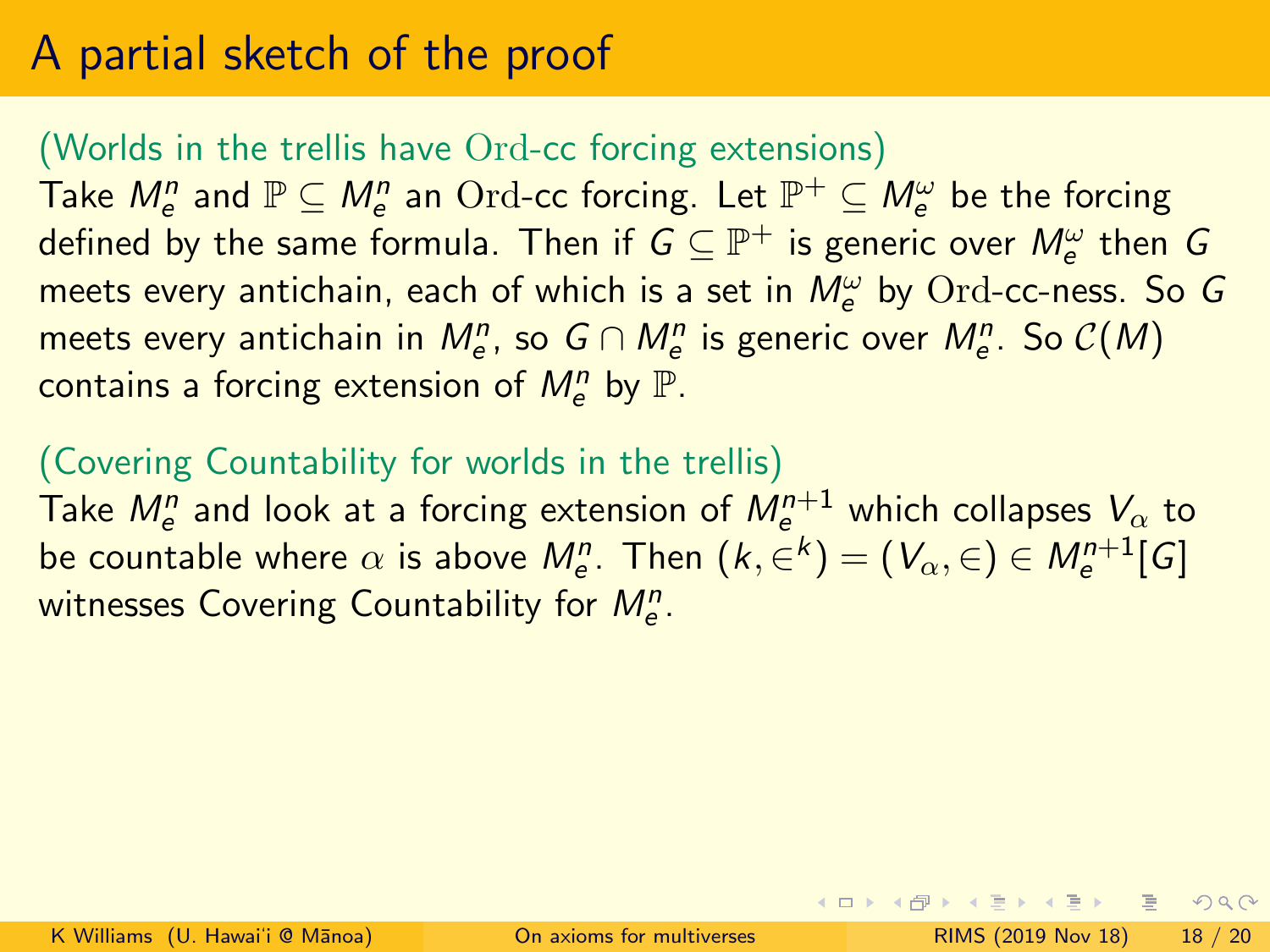# A partial sketch of the proof

#### (Worlds in the trellis have Ord-cc forcing extensions)

Take  $M_e^n$  and  $\mathbb{P} \subseteq M_e^n$  an  $\text{Ord-cc}$  forcing. Let  $\mathbb{P}^+ \subseteq M_e^\omega$  be the forcing defined by the same formula. Then if  $G \subseteq \mathbb{P}^+$  is generic over  $M_e^\omega$  then  $G$ meets every antichain, each of which is a set in  $M_e^\omega$  by  $\text{Ord-cc-ness.}$  So  $G$ meets every antichain in  $M_e^n$ , so  $G \cap M_e^n$  is generic over  $M_e^n$ . So  $\mathcal{C}(M)$ contains a forcing extension of  $M_{\mathrm{e}}^n$  by  $\mathbb{P}.$ 

#### (Covering Countability for worlds in the trellis)

Take  $M_{e}^{n}$  and look at a forcing extension of  $M_{e}^{n+1}$  which collapses  $V_{\alpha}$  to be countable where  $\alpha$  is above  $M_{\rm e}^n$ . Then  $(k,\in^k) = (V_\alpha,\in) \in M_{\rm e}^{n+1}[G]$ witnesses Covering Countability for  $M_{e}^{n}$ .

#### (Covering WFM for worlds in the trellis)

Take  $M_{e}^{n}$ , with  $M_{e}^{n+1}$  as an elementary end-extension. But  $M_{e}^{n+1}$  is a definable, set-like class in  $\mathcal{M}^{n+1}_{e-1}$ , which sees that  $\mathcal{M}^{n+1}_{e}$  is  $\omega$ -nonstandard. Cut off  $M^{n+1}_{e}$  at an ordinal above  $M^{n}_{e}$  to get  $(k,\in^{k})\in M^{n+1}_{e-1}$  witnessing Covering WFM for  $M_e^n$ . **KOD KAD KED KED E VOOR** 

K Williams (U. Hawai'i @ Mānoa) [On axioms for multiverses](#page-0-0) RIMS (2019 Nov 18) 18 / 20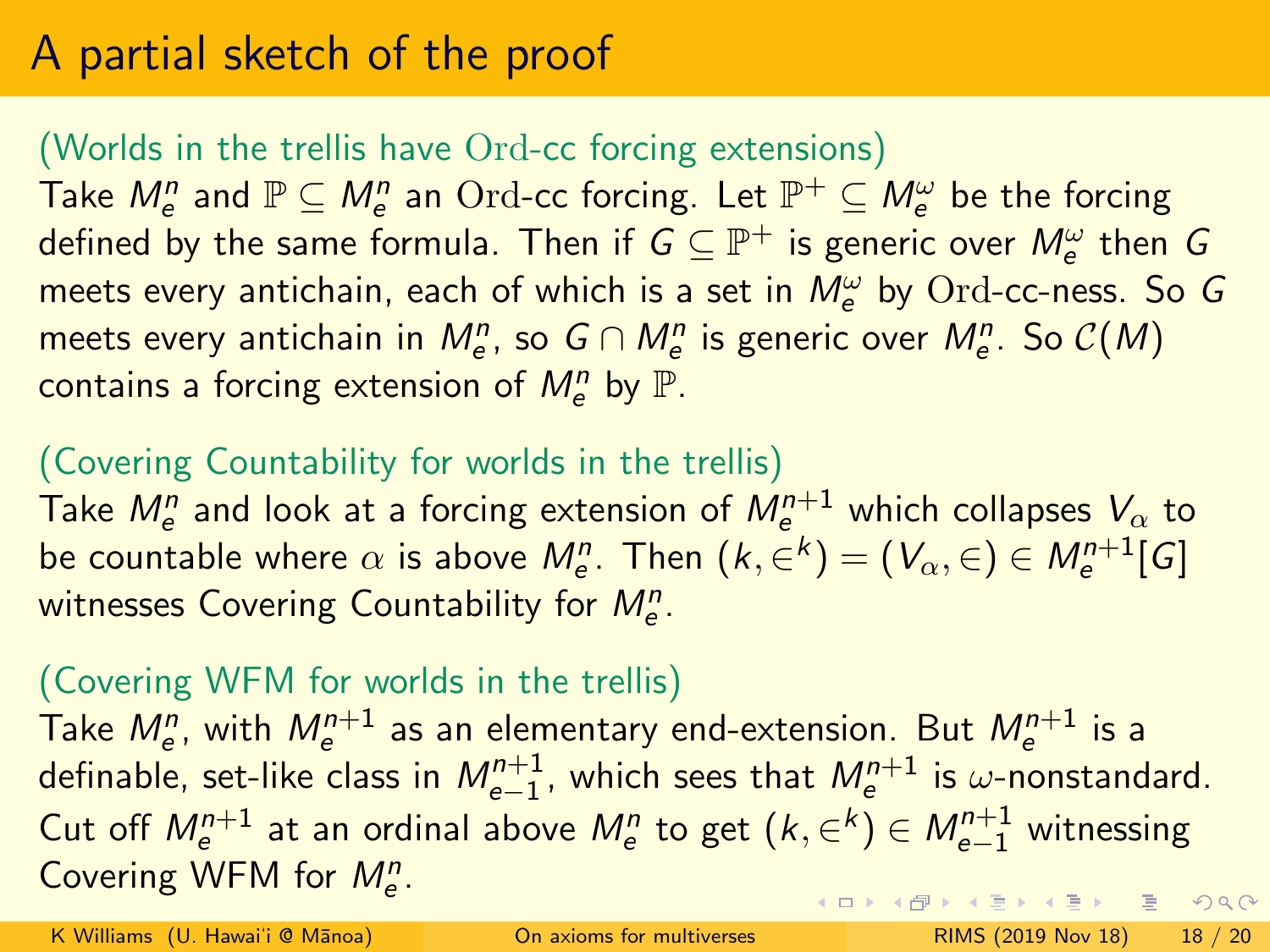#### **Question**

Can we get a multiverse for the covering axioms which satisfies Closure Under (Tame) Class Forcing and full Realizability? That is, can we drop the restrictions to Closure Under Ord-cc Forcing and Set-Like Realizability?

#### Question

Is there a natural model of the covering multiverse axioms?

◀ □ ▶ ◀ 何 ▶

 $QQ$